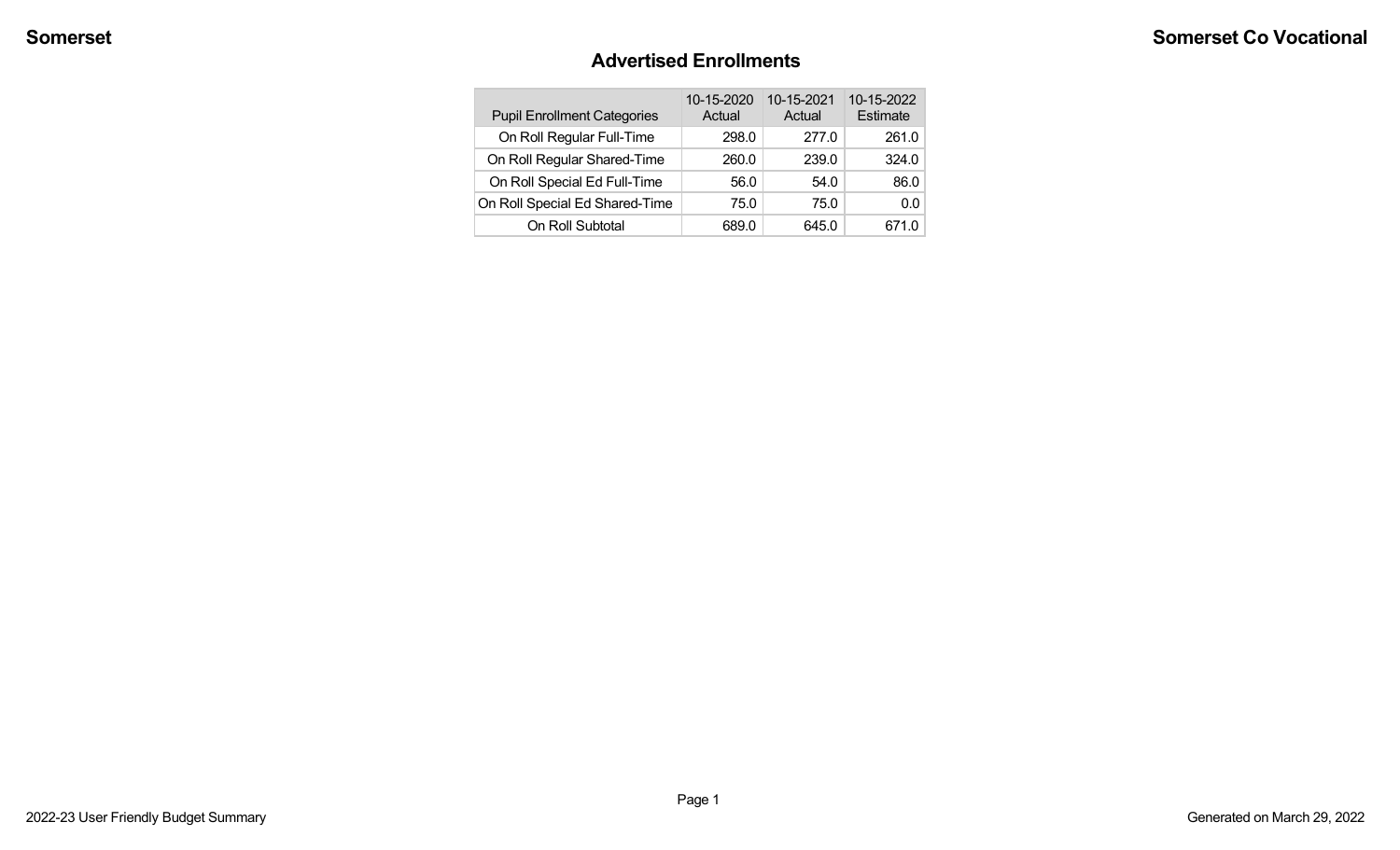#### **Advertised Revenues**

| <b>Budget Category</b>                            | Description                                                                | Account | 2020-21<br>Actual | 2021-22<br>Revised | 2022-23<br>Proposed |
|---------------------------------------------------|----------------------------------------------------------------------------|---------|-------------------|--------------------|---------------------|
|                                                   | County Tax Levy                                                            | 10-1210 | 11,922,443        | 12,160,892         | 12,160,892          |
| <b>General Fund Revenues from Local Sources</b>   | <b>Tuition from Local Education Authorities</b>                            | 10-1310 | 1,238,195         | 1,411,700          | 1,412,400           |
|                                                   | <b>Unrestricted Miscellaneous Revenues</b>                                 | 10-1XXX | 49,771            | 25,000             | 25,000              |
|                                                   | <b>Total Revenues from Local Sources</b>                                   |         | 13,210,409        | 13,597,592         | 13,598,292          |
|                                                   | <b>Categorical Special Education Aid</b>                                   | 10-3132 | 389,105           | 389,105            | 389,105             |
|                                                   | Vocational Expansion Stabilization Aid                                     | 10-3140 |                   | 511,339            | 712,851             |
|                                                   | <b>Equalization Aid</b>                                                    | 10-3176 | 580,221           | 463,393            | 261,881             |
| <b>General Fund Revenues from State Sources</b>   | <b>Categorical Security Aid</b>                                            | 10-3177 | 64,725            | 64,725             | 64,725              |
|                                                   | Adjustment Aid                                                             | 10-3178 | 92,740            | 0                  | 0                   |
|                                                   | <b>Other State Aids</b>                                                    | 10-3XXX | 301,771           | $\Omega$           | $\mathbf{0}$        |
|                                                   | <b>Total Revenues from State Sources</b>                                   |         | 1,428,562         | 1,428,562          | 1,428,562           |
| <b>General Fund Revenues from Federal Sources</b> | Other Federal Grant Revenue-Passed Through State                           | 10-42XX | 29,100            | 0                  | $\mathbf 0$         |
|                                                   | <b>Total Revenues from Federal Sources</b>                                 |         | 29,100            | $\Omega$           | $\mathbf 0$         |
|                                                   | <b>Budgeted Fund Balance-Operating Budget</b>                              | 10-303  | 650,000           | 650,000            | 650,000             |
|                                                   | Withdrawal from Capital Reserve for Local Share                            | 10-307  | $\Omega$          | 200,700            | 193,950             |
| <b>General Fund Revenues from Other Sources</b>   | Withdrawal from Capital Reserve for Excess Cost and Other Capital Projects | 10-309  | 207,450           | 0                  | $\mathbf 0$         |
|                                                   | <b>Adjustment for Prior Year Encumbrances</b>                              |         | <sup>0</sup>      | 65,554             | 0                   |
|                                                   | Actual Revenues (Over)/Under Expenditures                                  |         | $-947,700$        | $\Omega$           | $\mathbf 0$         |
| <b>General Fund Revenues</b>                      | <b>Total Operating Budget</b>                                              |         | 14,577,821        | 15,942,408         | 15,870,804          |
|                                                   | <b>Student Activity Fund Revenue</b>                                       | 20-1760 | 122,706           | 100,000            | 100,000             |
| Special Revenue Fund Revenues from Local Sources  | Scholarship Fund Revenue                                                   | 20-1770 | 9,117             | 5,000              | 5,000               |
|                                                   | <b>Total Revenues from Local Sources</b>                                   | 20-1XXX | 131,823           | 105,000            | 105,000             |
|                                                   | <b>Other Restricted Entitlements</b>                                       | 20-32XX | 554,103           | 346,477            | 346,477             |
| Special Revenue Fund Revenues from State Sources  | <b>Total Revenues from State Sources</b>                                   |         | 554,103           | 346,477            | 346,477             |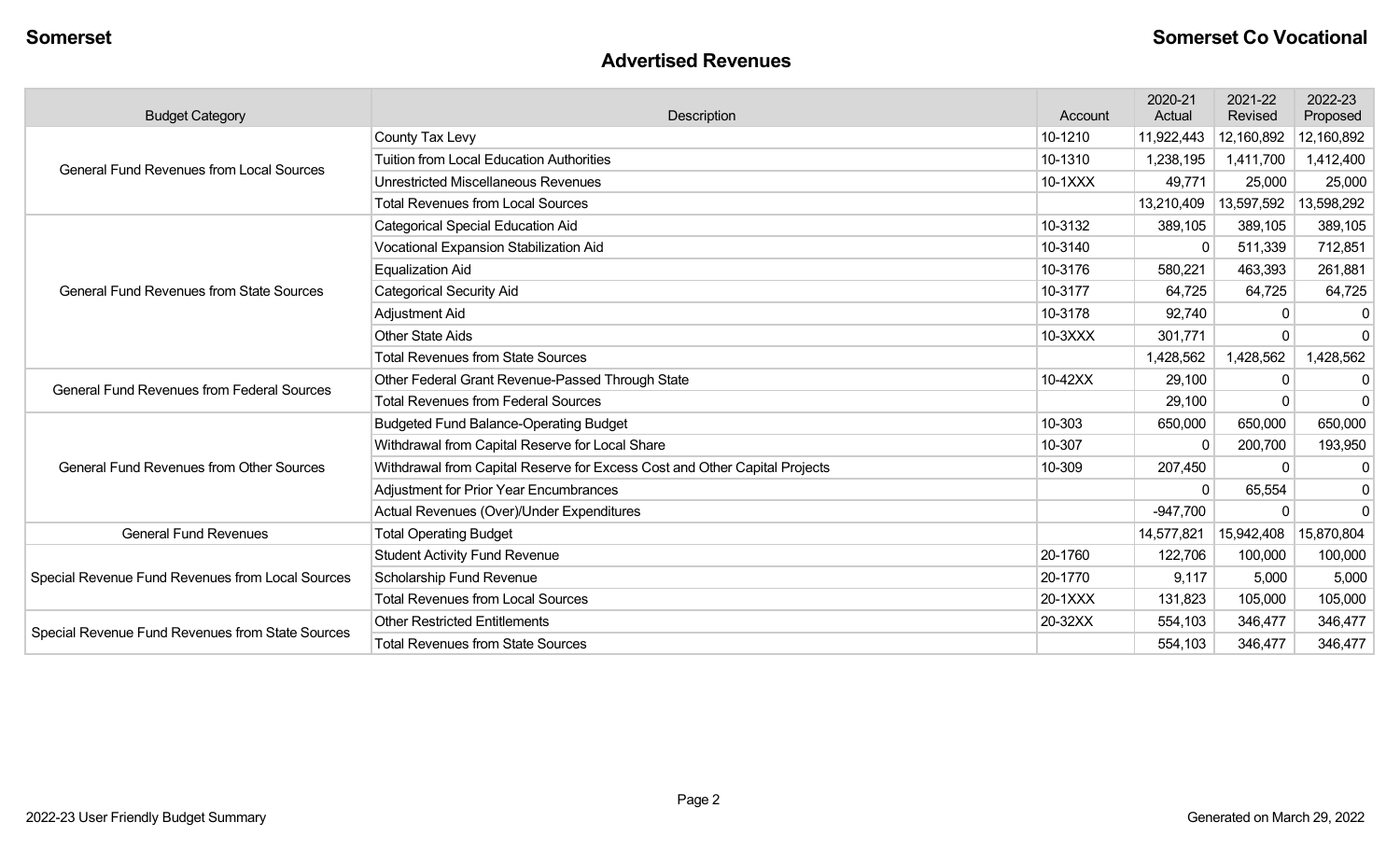#### **Advertised Revenues**

| <b>Budget Category</b>                                | Description                                                                                             | Account      | 2020-21<br>Actual       | 2021-22<br>Revised | 2022-23<br>Proposed |
|-------------------------------------------------------|---------------------------------------------------------------------------------------------------------|--------------|-------------------------|--------------------|---------------------|
|                                                       | Title I                                                                                                 | 20-4411-4416 | 67,351                  | 50,015             | 50,015              |
|                                                       | Title II                                                                                                | 20-4451-4455 | 12,078                  | 9,577              | 9,577               |
|                                                       | Title IV                                                                                                | 20-4471-4474 | 17,852                  | 10,000             | 10,000              |
|                                                       | IDEA Part B (Handicapped)                                                                               | 20-4420-4429 | 83,936                  | 92,610             | 92,610              |
|                                                       | ARP-ESSER Subgrant-Accelerated Learning Coaching and Educator Support Grant                             | 20-4541      | 0                       | 50,000             | $\overline{0}$      |
|                                                       | ARP-ESSER Subgrant-Evidence-Based Summer Learning and Enrichment Activities Grant                       | 20-4542      |                         | 40,000             | $\overline{0}$      |
|                                                       | ARP-ESSER Subgrant-Evidence-Based Comprehensive Beyond the School Day Activities Grant                  | 20-4543      |                         | 40,000             | $\overline{0}$      |
| Special Revenue Fund Revenues from Federal<br>Sources | ARP-ESSER Subgrant-New Jersey Tiered System of Supports (NJTSS) Mental Health Support Staffing<br>Grant | 20-4544      |                         | 45,000             | $\overline{0}$      |
|                                                       | <b>Vocational Education</b>                                                                             | 20-4430      | 354,889                 | 253,798            | 253,798             |
|                                                       | ARP-ESSER                                                                                               | 20-4540      | $\mathbf{0}$            | 420,699            | 0                   |
|                                                       | <b>CARES Act Education Stabilization Fund</b>                                                           | 20-4530      | 43,681                  | 4,480              | $\overline{0}$      |
|                                                       | Coronavirus Relief Fund (CRF)                                                                           | 20-4532      | 21,623                  |                    | $\overline{0}$      |
|                                                       | <b>CRRSA Act-ESSER II</b>                                                                               | 20-4534      | $\Omega$                | 108,191            | $\overline{0}$      |
|                                                       | <b>CRRSA Act-Learning Acceleration Grant</b>                                                            | 20-4535      |                         | 25,000             | $\overline{0}$      |
|                                                       | <b>CRRSA Act-Mental Health Grant</b>                                                                    | 20-4536      |                         | 45,000             | $\overline{0}$      |
|                                                       | <b>Total Revenues from Federal Sources</b>                                                              |              | 601,410                 | 1,194,370          | 416,000             |
| Special Revenue Fund Revenues                         | <b>Total Grants and Entitlements</b>                                                                    |              | 1,270,535               | 1,645,847          | 867,477             |
| <b>All Fund Revenues</b>                              | <b>Total Revenues/Sources</b>                                                                           |              | 15,848,356              | 17,588,255         | 16,738,281          |
| <b>Revenues Net of Transfers</b>                      | <b>Total Revenues/Sources Net of Transfers</b>                                                          |              | 15,848,356   17,588,255 |                    | 16,738,281          |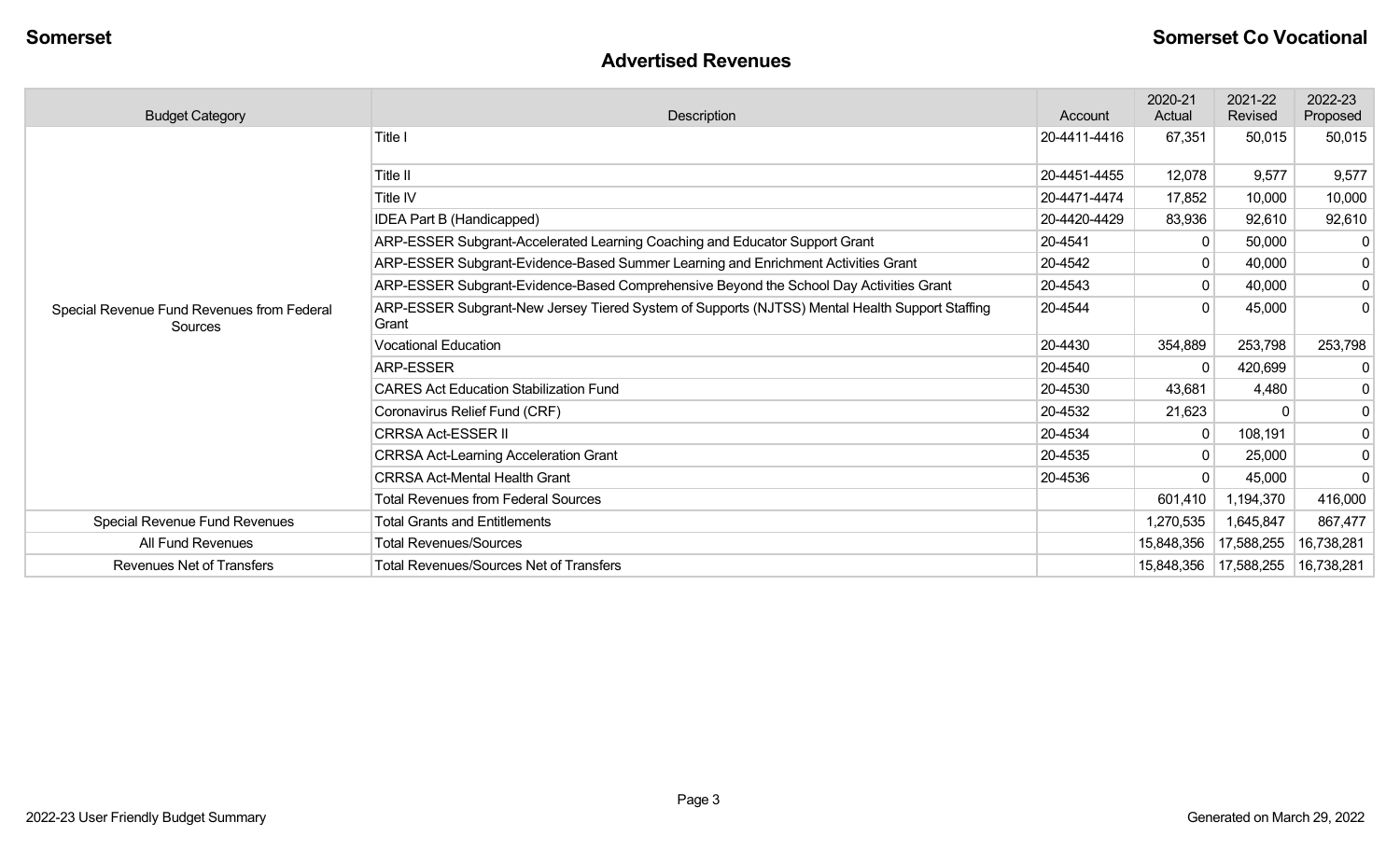# **Advertised Appropriations**

| <b>Budget Category</b>                             | Description                                                             | Account        | 2020-21<br>Actual | 2021-22<br>Revised | 2022-23<br>Proposed |
|----------------------------------------------------|-------------------------------------------------------------------------|----------------|-------------------|--------------------|---------------------|
|                                                    | <b>Regular Programs-Instruction</b>                                     | 11-1XX-100-XXX | 1,940,721         | 2,111,004          | 2,026,897           |
| General Fund Current Expenses for Instruction      | <b>Vocational Programs</b>                                              | 11-3XX-100-XXX | 3,436,839         | 3,834,805          | 3,811,972           |
|                                                    | School-Sponsored Cocurricular or Extracurricular Activities-Instruction | 11-401-100-XXX | 64,653            | 88,770             | 69,405              |
|                                                    | School-Sponsored Athletics-Instruction                                  | 11-402-100-XXX | 138,330           | 154,470            | 162,326             |
|                                                    | Undistributed Expenditures-Attendance and Social Work                   | 11-000-211-XXX | 37,519            | 38,793             | 39,885              |
|                                                    | Undistributed Expenditures-Health Services                              | 11-000-213-XXX | 198,945           | 225,809            | 223,288             |
|                                                    | Undistributed Expenditures-Speech, OT, PT and Related Services          | 11-000-216-XXX | 5,194             | 6,020              | 6,000               |
|                                                    | Undistributed Expenditures-Guidance                                     | 11-000-218-XXX | 700,073           | 836,284            | 805,525             |
|                                                    | Undistributed Expenditures-Child Study Teams                            | 11-000-219-XXX | 229,165           | 225,225            | 230,663             |
|                                                    | Undistributed Expenditures-Improvement of Instruction Services          | 11-000-221-XXX | 411,499           | 419,001            | 414,510             |
|                                                    | Undistributed Expenditures-Education Media Services/Library             | 11-000-222-XXX | 45,623            | 49,192             | 49,333              |
|                                                    | Undistributed Expenditures-Instructional Staff Training Services        | 11-000-223-XXX | 54,904            | 60,430             | 58,031              |
| General Fund Current Expenses for Support Services | Undistributed Expenditures-Support Services-General Administration      | 11-000-230-XXX | 798,600           | 837,605            | 752,152             |
|                                                    | Undistributed Expenditures-Support Services-School Administration       | 11-000-240-XXX | 763,397           | 790,880            | 799,389             |
|                                                    | Undistributed Expenditures-Central Services                             | 11-000-251-XXX | 441,461           | 434,480            | 443,793             |
|                                                    | Undistributed Expenditures-Administrative InformationTechnology         | 11-000-252-XXX | 513,439           | 517,902            | 547,238             |
|                                                    | Undistributed Expenditures-Operation and Maintenance of Plant Services  | 11-000-26X-XXX | 1,886,202         | 1,934,077          | 1,961,496           |
|                                                    | Undistributed Expenditures-Student Transportation Services              | 11-000-270-XXX | 53,730            | 96,218             | 97,126              |
|                                                    | Personal Services-Employee Benefits                                     | 11-XXX-XXX-2XX | 2,815,351         | 2,938,856          | 3,111,437           |
|                                                    | Undistributed Expenditures-Food Services                                | 11-000-310-930 | 7,510             |                    | $\mathbf 0$         |
|                                                    | <b>Total Undistributed Expenditures</b>                                 |                | 8,962,612         | 9,410,772          | 9,539,866           |
| <b>General Fund Current Expenses</b>               | <b>Total General Current Expense</b>                                    |                | 14,543,155        | 15,599,821         | 15,610,466          |
|                                                    | Equipment                                                               | 12-XXX-XXX-730 | 14,278            | 121,499            | 46,000              |
| <b>Capital Outlay</b>                              | Facilities Acquisition and Construction Services                        | 12-000-400-XXX | 20,388            | 221,088            | 214,338             |
|                                                    | <b>Total Capital Outlay</b>                                             |                | 34,666            | 342,587            | 260,338             |
| General Fund Expenses and Transfers                | <b>General Fund Grand Total</b>                                         |                | 14,577,821        | 15,942,408         | 15,870,804          |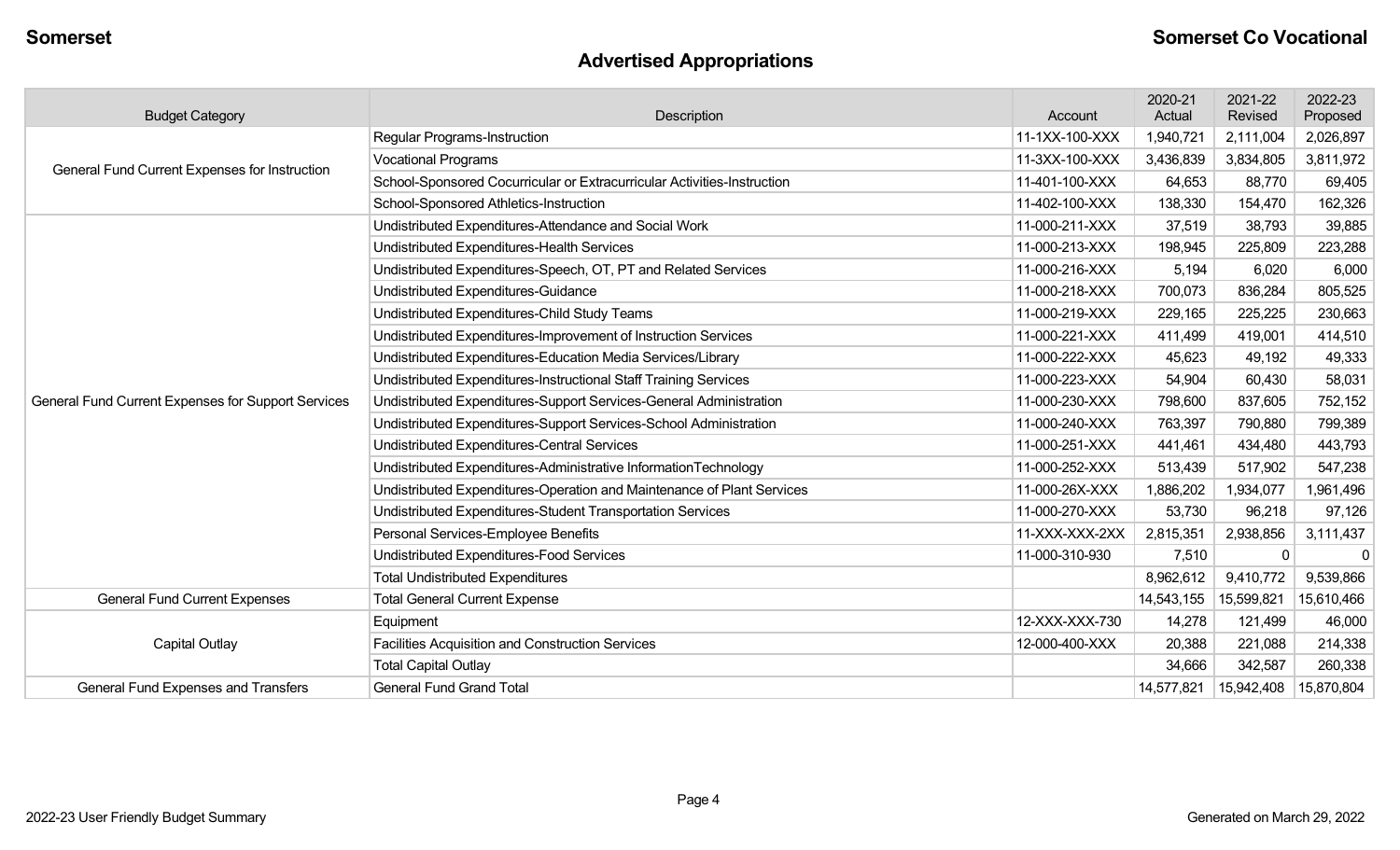# **Advertised Appropriations**

| <b>Budget Category</b>                             | Description                                                                                                    | Account        | 2020-21<br>Actual | 2021-22<br>Revised | 2022-23<br>Proposed |
|----------------------------------------------------|----------------------------------------------------------------------------------------------------------------|----------------|-------------------|--------------------|---------------------|
| Special Revenue Fund Expenses for Other State      | <b>Vocational Education</b>                                                                                    | 20-XXX-XXX-XXX | 298,276           | $\Omega$           | $\Omega$            |
| Projects                                           | Other                                                                                                          | 20-XXX-XXX-XXX | 255,827           | 346,477            | 346,477             |
| Special Revenue Fund Expenses for State Projects   | <b>Total State Projects</b>                                                                                    | 20-XXX-XXX-XXX | 554,103           | 346,477            | 346,477             |
|                                                    | Title I                                                                                                        | 20-XXX-XXX-XXX | 67,351            | 50,015             | 50,015              |
|                                                    | Title II                                                                                                       | 20-XXX-XXX-XXX | 12,078            | 9,577              | 9,577               |
|                                                    | Title IV                                                                                                       | 20-XXX-XXX-XXX | 17,852            | 10,000             | 10,000              |
|                                                    | IDEA Part B (Handicapped)                                                                                      | 20-XXX-XXX-XXX | 83,936            | 92,610             | 92,610              |
|                                                    | <b>Vocational Education</b>                                                                                    | 20-XXX-XXX-XXX | 354,889           | 253,798            | 253,798             |
|                                                    | <b>CARES Act Education Stabilization Fund</b>                                                                  | 20-477-XXX-XXX | 43,681            | 4,480              | $\mathbf 0$         |
|                                                    | Coronavirus Relief Fund (CRF) Grant Program                                                                    | 20-479-XXX-XXX | 21,623            |                    | $\mathbf 0$         |
|                                                    | CRRSA Act-ESSER II Grant Program                                                                               | 20-483-xxx-xxx | $\mathbf{0}$      | 108,191            | $\mathbf 0$         |
| Special Revenue Fund Expenses for Federal Projects | <b>CRRSA Act-Learning Acceleration Grant Program</b>                                                           | 20-484-xxx-xxx | 0                 | 25,000             | $\mathbf 0$         |
|                                                    | <b>CRRSA Act-Mental Health Grant Program</b>                                                                   | 20-485-xxx-xxx | $\mathbf{0}$      | 45,000             | $\mathbf 0$         |
|                                                    | <b>ARP-ESSER Grant Program</b>                                                                                 | 20-487-xxx-xxx | $\mathbf{0}$      | 420,699            | $\mathbf 0$         |
|                                                    | ARP-ESSER Subgrant Accelerated Learning Coaching and Educator Support Grant                                    | 20-488-xxx-xxx | 0                 | 50,000             | $\mathbf 0$         |
|                                                    | ARP-ESSER Subgrant Evidence-Based Summer Learning and Enrichment Activities Grant                              | 20-489-xxx-xxx | $\mathbf{0}$      | 40,000             | $\mathbf 0$         |
|                                                    | ARP-ESSER Subgrant Evidence-Based Comprehensive Beyond the School Day Activities Grant                         | 20-490-xxx-xxx | $\mathbf 0$       | 40,000             | $\mathbf 0$         |
|                                                    | ARP-ESSER Subgrant New Jersey Tiered System of Supports (NJTSS) Mental Health Support<br><b>Staffing Grant</b> | 20-491-xxx-xxx | $\Omega$          | 45,000             | $\mathbf 0$         |
|                                                    | <b>Total Federal Projects</b>                                                                                  | 20-XXX-XXX-XXX | 601,410           | 1,194,370          | 416,000             |
| <b>Special Revenue Fund Expenses</b>               | <b>Total Special Revenue Funds</b>                                                                             |                | 1,270,535         | 1,645,847          | 867,477             |
| All Fund Expenses                                  | <b>Total Expenditures/Appropriations</b>                                                                       |                | 15,848,356        | 17,588,255         | 16,738,281          |
| <b>Expenses Net of Transfers</b>                   | <b>Total Expenditures Net of Transfers</b>                                                                     |                | 15,848,356        | 17,588,255         | 16,738,281          |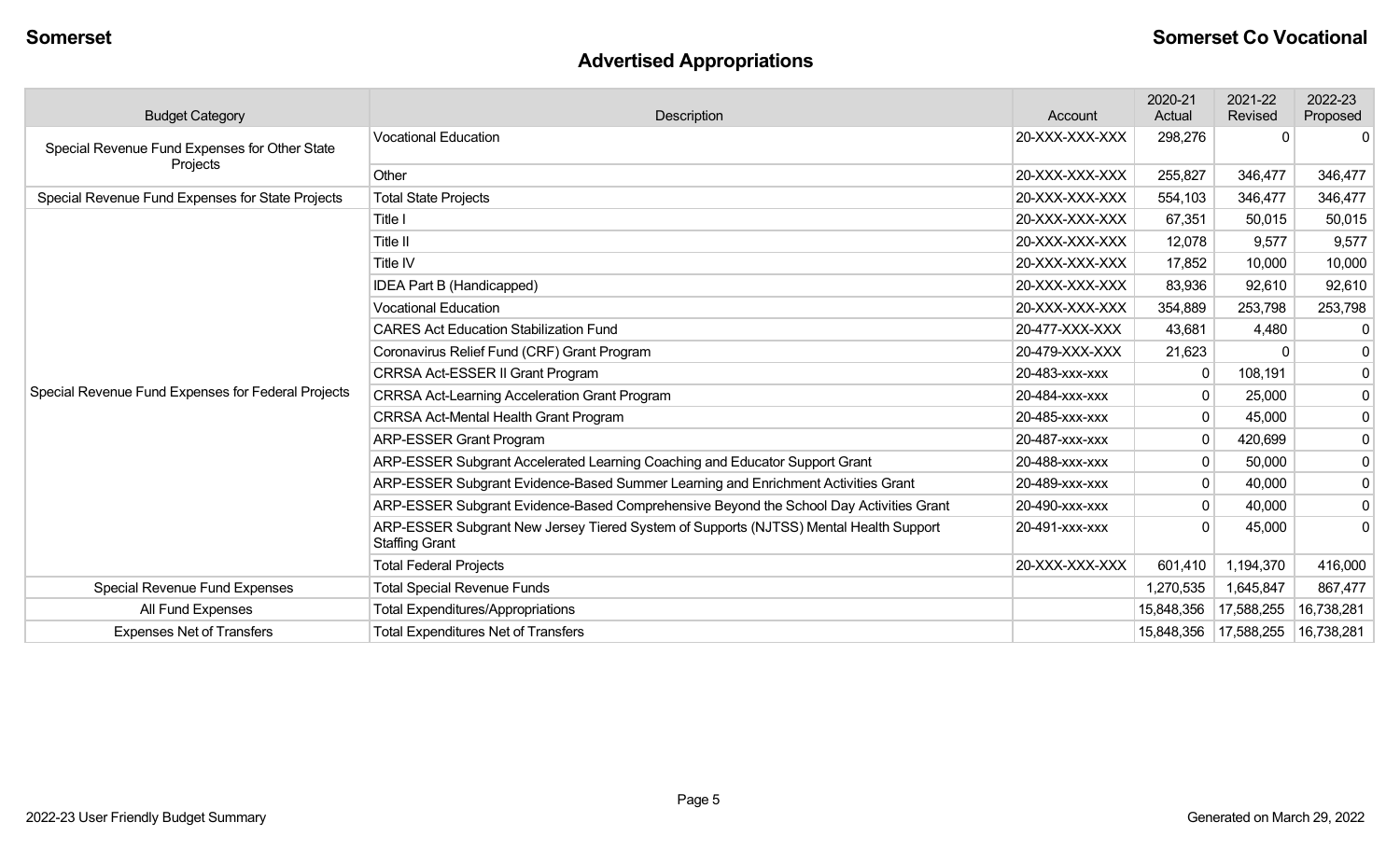# **Advertised Recapitulation of Balances**

| <b>Fund Balance Category</b>                   | <b>Budget Category</b>                                           | Audited<br><b>Balance</b><br>06/30/2020 | Audited<br><b>Balance</b><br>06/30/2021 | Estimated<br><b>Balance</b><br>06/30/2022 | Estimated<br><b>Balance</b><br>06/30/2023 |
|------------------------------------------------|------------------------------------------------------------------|-----------------------------------------|-----------------------------------------|-------------------------------------------|-------------------------------------------|
| Unrestricted                                   | <b>General Operating Budget</b>                                  | 864,154                                 | 874,669                                 | 874,669                                   | 874,669                                   |
|                                                | Repayment of Debt                                                |                                         |                                         |                                           |                                           |
|                                                | Capital Reserve                                                  | 1,289,191                               | 1,383,893                               | 1,183,193                                 | 989,243                                   |
|                                                | <b>Adult Education Programs</b>                                  |                                         |                                         |                                           | 0                                         |
|                                                | Maintenance Reserve                                              | 786,330                                 | 786,330                                 | 786,330                                   | 786,330                                   |
|                                                | Legal Reserve                                                    | 1,300,000                               | 1,300,000                               | 650,000                                   | $\Omega$                                  |
| <b>Restricted for General Operating Budget</b> | Unemployment Fund                                                | 0                                       |                                         |                                           | $\Omega$                                  |
|                                                | Tuition Reserve                                                  |                                         | 0                                       |                                           |                                           |
|                                                | <b>Current Expense Emergency Reserve</b>                         | $\mathbf 0$                             | 0                                       |                                           |                                           |
|                                                | Impact Aid Reserve for General Expenses (Sections 8002 and 8003) | 0                                       | 0                                       |                                           |                                           |
|                                                | Impact Aid Reserve for Capital Expenses (Sections 8007 and 8008) | 0                                       |                                         |                                           |                                           |
|                                                | <b>Student Activity Fund</b>                                     | 137,535                                 | 153,044                                 | 153,044                                   | 153,044                                   |
| Restricted for Special Revenue Fund            | Scholarship Fund                                                 | 33,692                                  | 34,984                                  | 34,984                                    | 34,984                                    |
| Restricted for Repayment of Debt               | Restricted for Repayment of Debt                                 |                                         |                                         |                                           |                                           |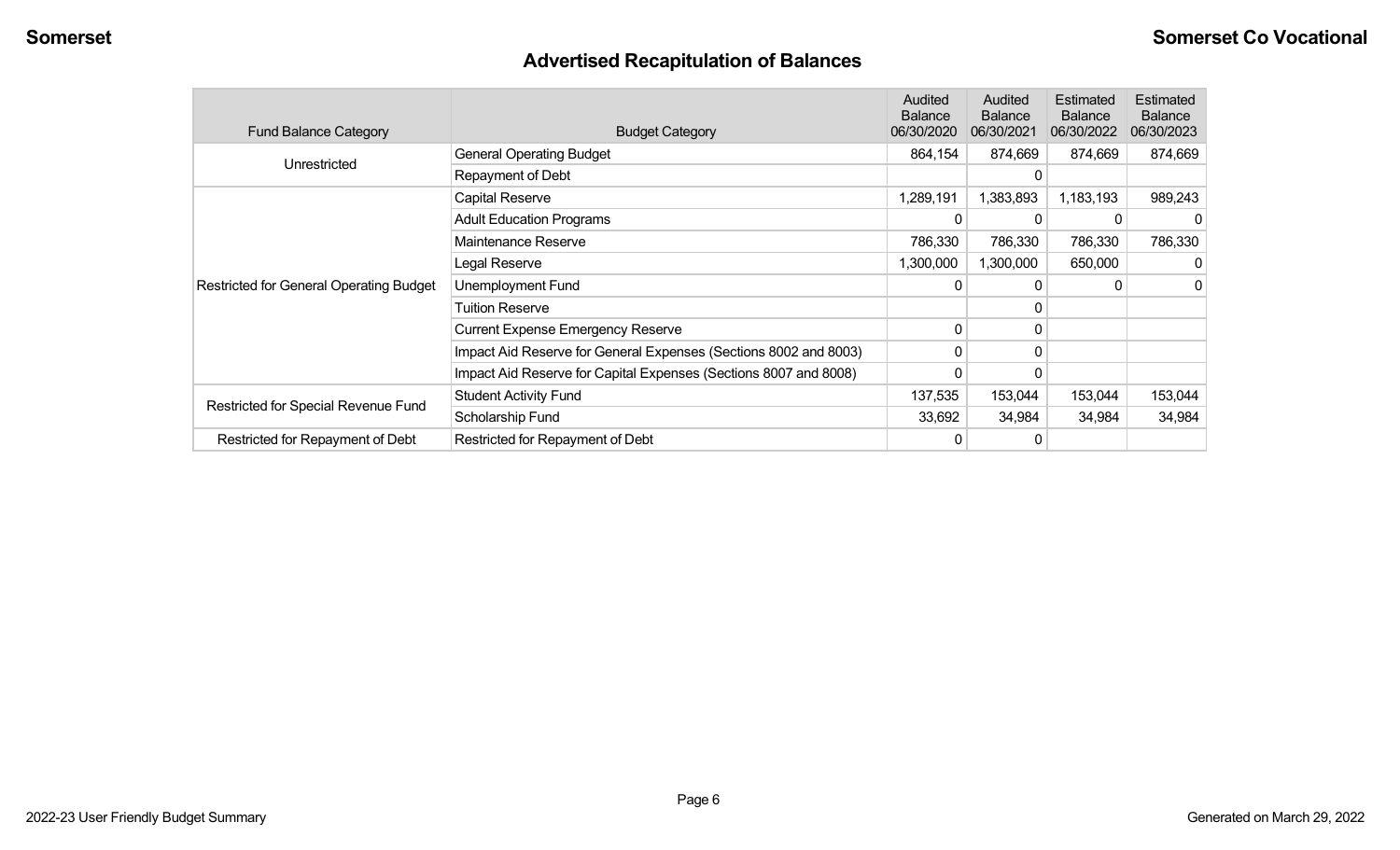#### **Advertised Per Pupil Cost Calculations**

| Per Pupil Cost Calculations                       | 2019-20<br><b>Actual Costs</b> | 2020-21<br><b>Actual Costs</b> | 2021-22<br><b>Original Budget</b> | 2021-22<br><b>Revised Budget</b> | 2022-23<br><b>Proposed Budget</b> |
|---------------------------------------------------|--------------------------------|--------------------------------|-----------------------------------|----------------------------------|-----------------------------------|
| <b>Total Budgetary Comparative Per Pupil Cost</b> | \$28,410                       | \$28,197                       | \$29,142                          | \$31,770                         | \$30,478                          |
| <b>Total Classroom Instruction</b>                | \$13,387                       | \$13,380                       | \$14,071                          | \$15,372                         | \$14,717                          |
| <b>Classroom-Salaries and Benefits</b>            | \$12,157                       | \$12,311                       | \$12,572                          | \$13,716                         | \$13,362                          |
| Classroom-General Supplies and Textbooks          | \$503                          | \$583                          | \$786                             | \$876                            | \$753                             |
| <b>Classroom-Purchased Services</b>               | \$728                          | \$486                          | \$713                             | \$781                            | \$603                             |
| <b>Total Support Services</b>                     | \$4,640                        | \$4,238                        | \$4,443                           | \$4,867                          | \$4,638                           |
| Support Services-Salaries and Benefits            | \$4,391                        | \$4,069                        | \$4,159                           | \$4,535                          | \$4,314                           |
| <b>Total Administrative Costs</b>                 | \$5,750                        | \$6,024                        | \$5,884                           | \$6,553                          | \$6,269                           |
| <b>Administration Salaries and Benefits</b>       | \$4,810                        | \$5,002                        | \$4,912                           | \$5,440                          | \$5,245                           |
| Total Operations and Maintenance of Plant         | \$4,053                        | \$4,032                        | \$4,179                           | \$4,358                          | \$4,274                           |
| Operations and Maintenance-Salaries and Benefits  | \$1,473                        | \$1,503                        | \$1,572                           | \$1,699                          | \$1,730                           |
| <b>Board Contribution to Food Services</b>        | \$0                            | \$15                           | \$0                               | \$0                              | \$0                               |
| <b>Total Extracurricular Costs</b>                | \$550                          | \$479                          | \$533                             | \$585                            | \$544                             |
| <b>Total Equipment Costs</b>                      | \$122                          | \$28                           | \$105                             | \$249                            | \$90                              |
| Legal Costs                                       | \$42                           | \$126                          | \$94                              | \$155                            | \$98                              |
| Employee Benefits as a percentage of salaries*    | 30.49%                         | 30.71%                         | 30.23%                            | 30.28%                           | 32.09%                            |

\*Does not include pension and social security paid by the State on-behalf of the district.

\*\*Federal and State funds in the blended resource school-based budgets.

The information presented in columns 1 through 3 as well as the related descriptions of the per pupil cost calculations are contained in the Taxpayers' Guide to Education Spending and can be found on the Department of Education's Internet website: http://www.state.nj.us/education/guide/. This publication is also available in the board office and public libraries. The same calculations were performed using the 2021-22 revised appropriations and the 2022-23 budgeted appropriations presented in this advertised budget. Total Budgetary Comparative Per Pupil Cost is defined as current expense exclusive of tuition expenditures, transportation, residential costs, and judgments against the school district. For all years it also includes the restricted entitlement aids. With the exception of Total Equipment Cost, each of the other per pupil cost calculations presented is a component of the total comparative per pupil cost, although all components are not shown.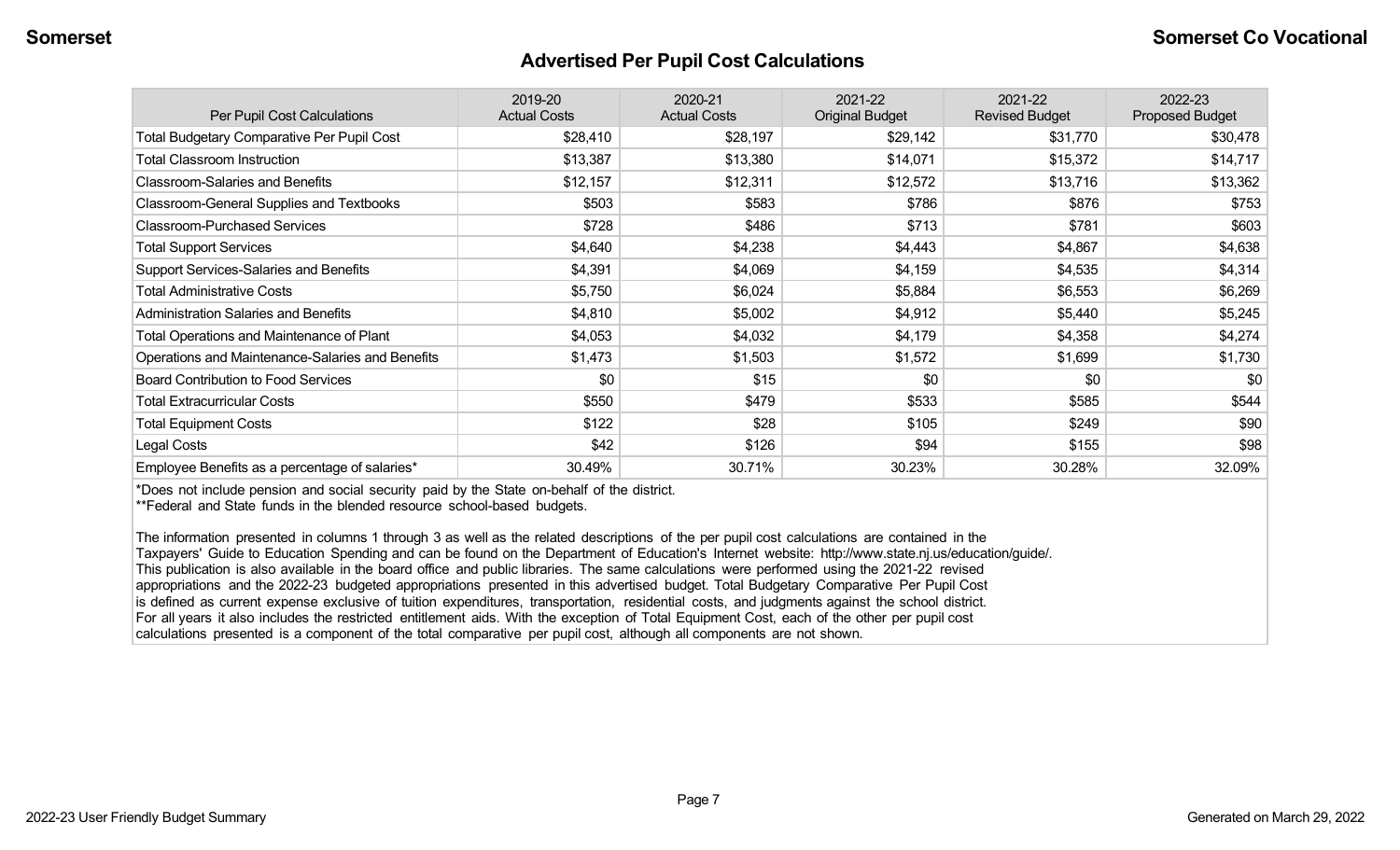# **Unusual Revenues and Appropriations**

| Line<br>Number | Source                                           | Amount | Explanation |
|----------------|--------------------------------------------------|--------|-------------|
| 200            | Sending Districts   1,412,400   Tuition received |        |             |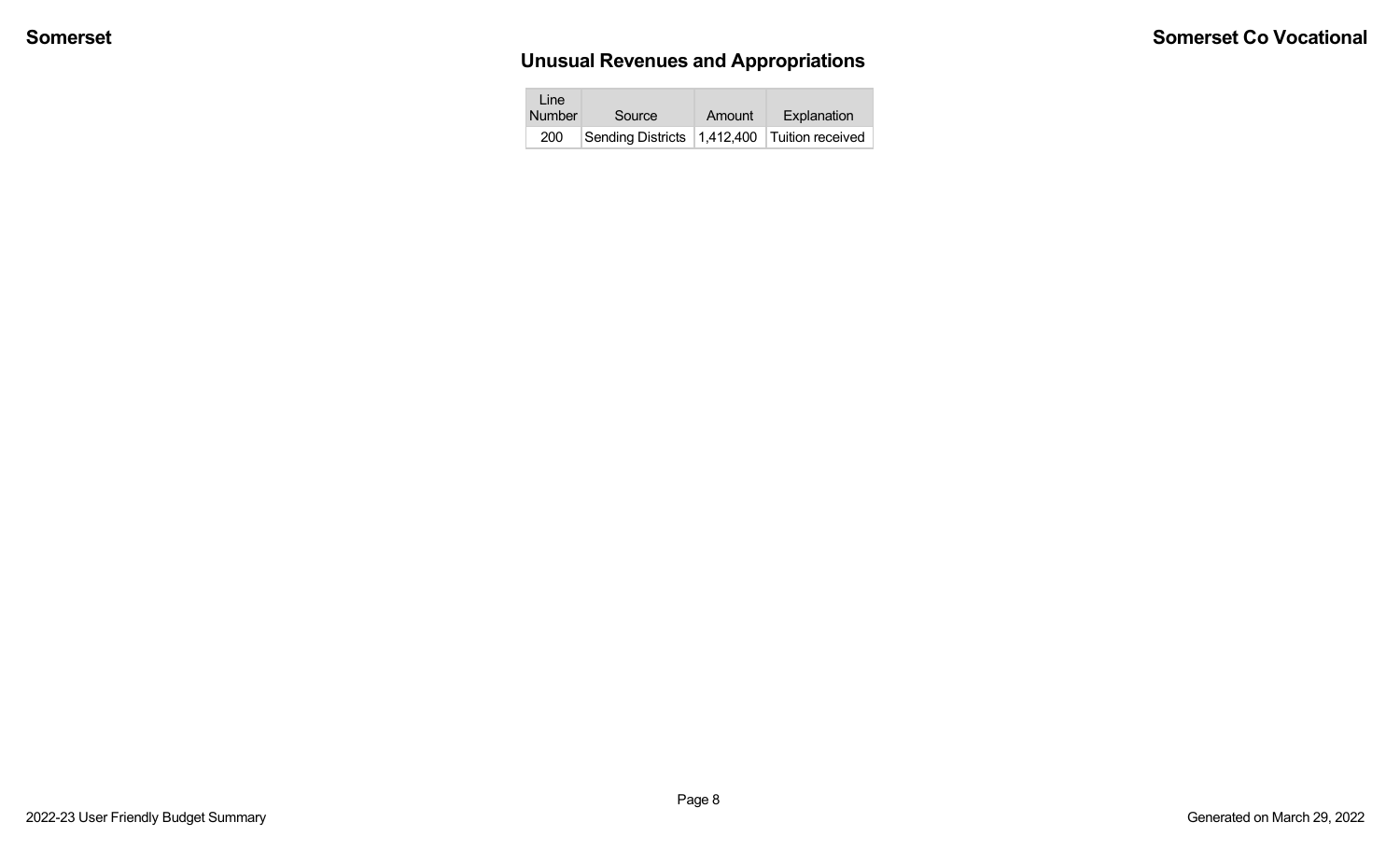| Name | Category                                                                                  | Measure                       |
|------|-------------------------------------------------------------------------------------------|-------------------------------|
|      | Job Title                                                                                 | <b>Information Technology</b> |
|      | Job Title II                                                                              | None Reported                 |
|      | <b>Base Annual Salary Amount</b>                                                          | \$127,852                     |
|      | Full-Time Equivalent (FTE)                                                                | 1.0                           |
|      | Shared with Another District?                                                             | N                             |
|      | <b>Shared County</b>                                                                      | None Reported                 |
|      | <b>Shared District</b>                                                                    | None Reported                 |
|      | <b>Job Title Other District</b>                                                           | None Reported                 |
|      | Member of Collective Bargaining Unit (CBU)?                                               | N                             |
|      | <b>Beginning Date of Contract</b>                                                         | 07/01/21                      |
|      | <b>End Date of Contract</b>                                                               | 06/30/22                      |
|      | <b>Contracted Number of Annual Work Days</b>                                              | 245                           |
|      | Contracted Number of Annual Vacation Days                                                 | 22                            |
|      | Contracted Number of Annual Sick Days                                                     | 15                            |
|      | ANDREW EBERHARDT Contracted Number of Annual Personal Days                                | 3                             |
|      | <b>Contracted Number of Annual Consulting Days</b>                                        | $\mathbf 0$                   |
|      | Number of Other Contracted Non-Working Days                                               | $\Omega$                      |
|      | Description of Other Contracted Non-Working Days                                          | None Reported                 |
|      | <b>Total Allowances Amount</b>                                                            | \$0                           |
|      | <b>Total Bonuses Amount</b>                                                               | \$0                           |
|      | <b>Total Stipends Amount</b>                                                              | \$0                           |
|      | District Contributions Above Teacher Contract for Insurance (Health, Dental, Life, Other) | \$4,837                       |
|      | District Contributions Above Teacher Contract for Retirement Plans                        | \$0                           |
|      | <b>Total Contractual Post-Employment Benefit Amount</b>                                   | \$58,447                      |
|      | Contractual Post-Employment Benefit Description of Payout of Sick days                    | Max 90 1 for 2 1/245          |
|      | Contractual Post-Employment Benefit Description of Payout of Vacation days                | Max 1 yr 22 days 1/245        |
|      | Contractual Post-Employment Benefit Description of Payout of Personal days                | N/A                           |
|      | Contractual Post-Employment Benefit Description of Other Benefits 1                       | None Reported                 |
|      | Contractual Post-Employment Benefit Description of Other Benefits 2                       | None Reported                 |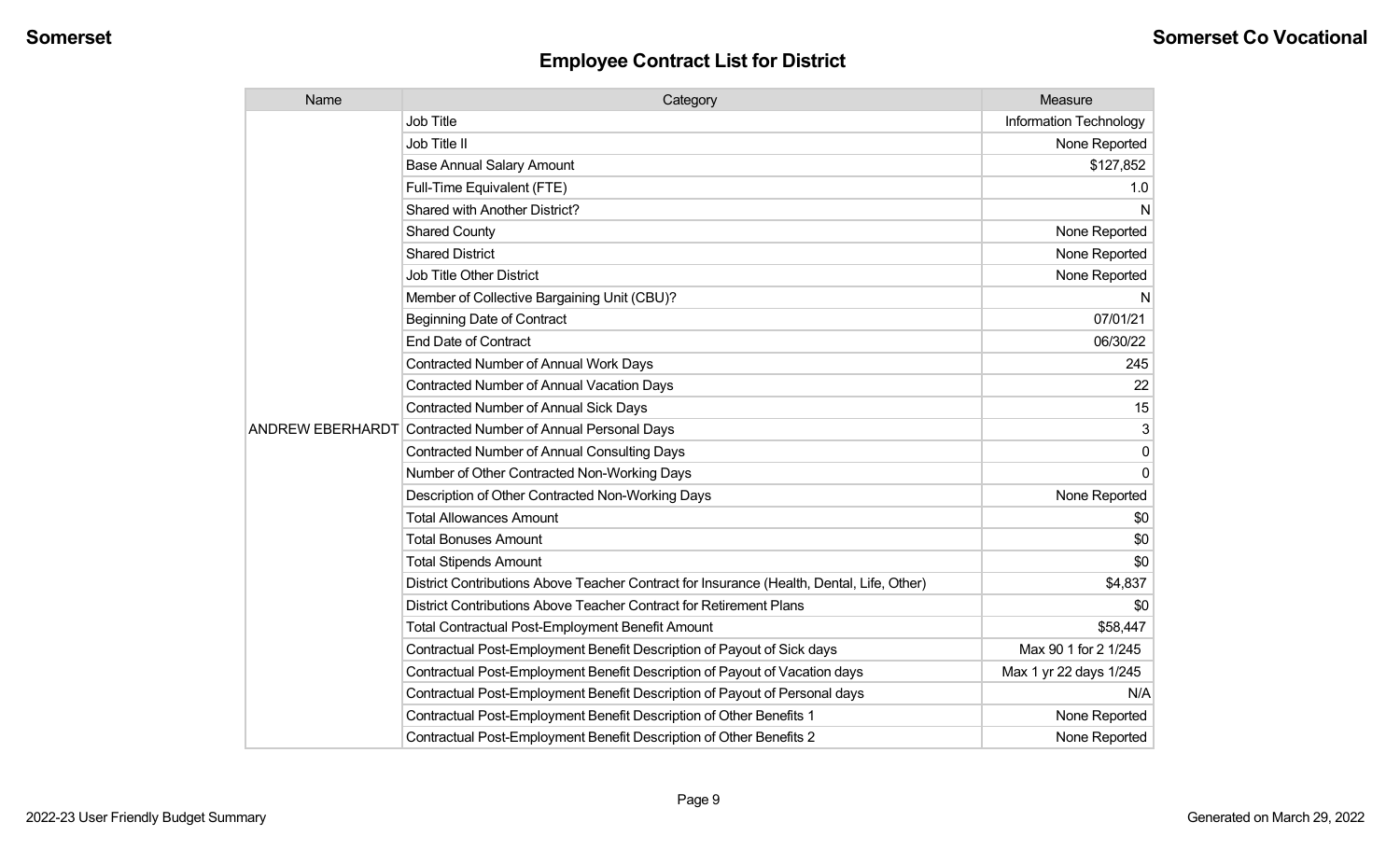| Name                    | Category                                                                                 | Measure       |
|-------------------------|------------------------------------------------------------------------------------------|---------------|
|                         | Contractual Post-Employment Benefit Description of Other Benefits 3                      | None Reported |
|                         | <b>Total Other/In-Kind Remuneration Amount</b>                                           | \$1,044       |
|                         | Description of Other/In-Kind Remuneration Annual Option to Buyback Sick Time in Cash     | None Reported |
|                         | Description of Other/In-Kind Remuneration Annual Option to Buyback Vacation Time in Cash | Max 2 1/245   |
|                         | Description of Other/In-Kind Remuneration Annual Option to Buyback Personal Time in Cash | None Reported |
| <b>ANDREW EBERHARDT</b> | Description of Other/In-Kind Remuneration Annual Option to Other Remuneration 1          | None Reported |
|                         | Description of Other/In-Kind Remuneration Annual Option to Other Remuneration 2          | None Reported |
|                         | Description of Other/In-Kind Remuneration Annual Option to Other Remuneration 3          | None Reported |
|                         | <b>Additional Comment 1</b>                                                              | None Reported |
|                         | <b>Additional Comment 2</b>                                                              | None Reported |
|                         | <b>Additional Comment 3</b>                                                              | None Reported |
|                         | Job Title                                                                                | Secretary     |
|                         | Job Title II                                                                             | None Reported |
|                         | <b>Base Annual Salary Amount</b>                                                         | \$95,456      |
|                         | Full-Time Equivalent (FTE)                                                               | 1.0           |
|                         | Shared with Another District?                                                            |               |
|                         | <b>Shared County</b>                                                                     | None Reported |
|                         | <b>Shared District</b>                                                                   | None Reported |
|                         | <b>Job Title Other District</b>                                                          | None Reported |
| <b>CARENE JEGOU</b>     | Member of Collective Bargaining Unit (CBU)?                                              |               |
|                         | <b>Beginning Date of Contract</b>                                                        | 07/01/21      |
|                         | <b>End Date of Contract</b>                                                              | 06/30/22      |
|                         | <b>Contracted Number of Annual Work Days</b>                                             | 245           |
|                         | <b>Contracted Number of Annual Vacation Days</b>                                         | 22            |
|                         | Contracted Number of Annual Sick Days                                                    | 15            |
|                         | Contracted Number of Annual Personal Days                                                | 3             |
|                         | <b>Contracted Number of Annual Consulting Days</b>                                       | 0             |
|                         | Number of Other Contracted Non-Working Days                                              | $\Omega$      |
|                         | Description of Other Contracted Non-Working Days                                         | None Reported |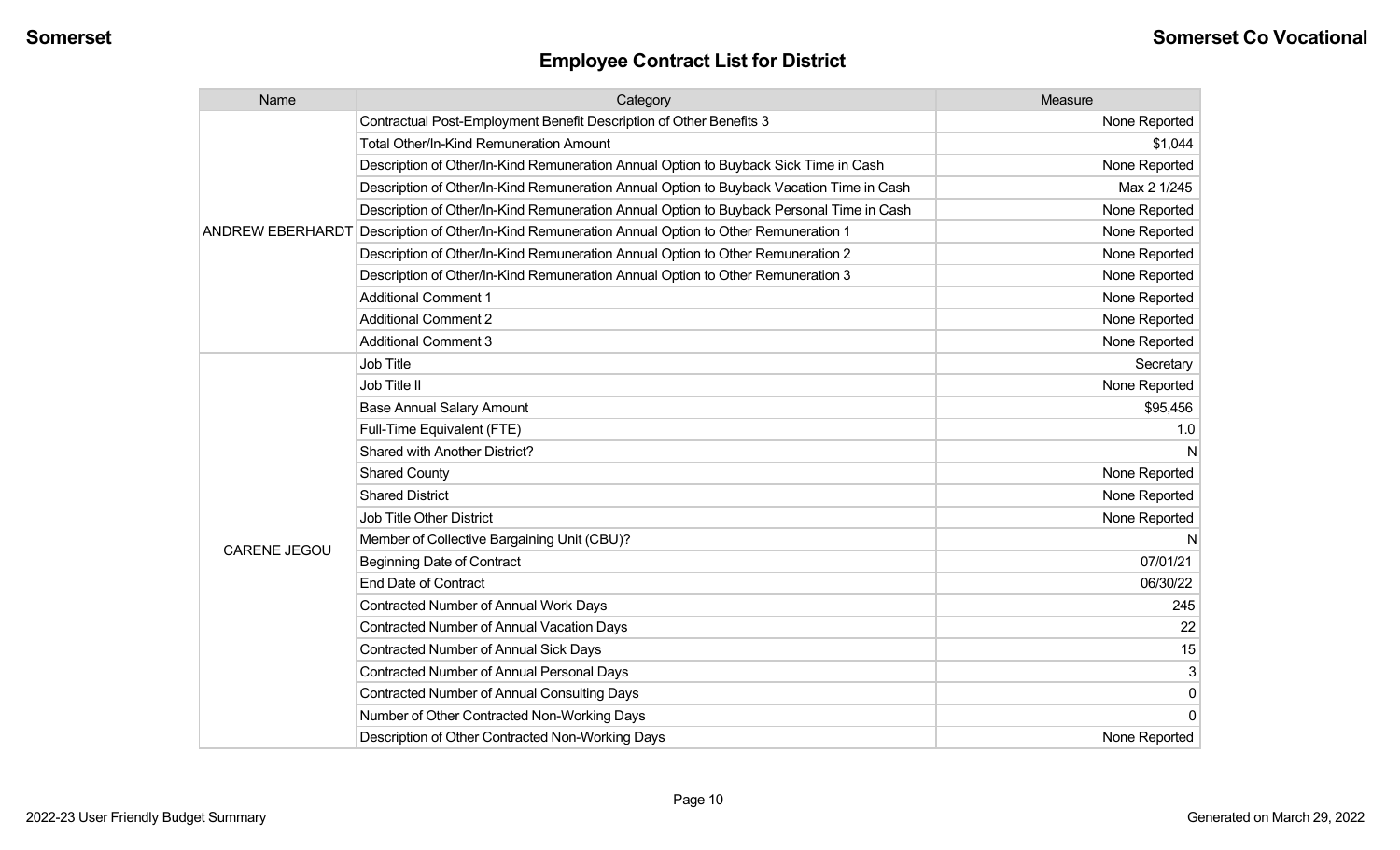| Name                | Category                                                                                  | Measure                                 |
|---------------------|-------------------------------------------------------------------------------------------|-----------------------------------------|
|                     | <b>Total Allowances Amount</b>                                                            | \$0                                     |
|                     | <b>Total Bonuses Amount</b>                                                               | \$0                                     |
|                     | <b>Total Stipends Amount</b>                                                              | \$0                                     |
|                     | District Contributions Above Teacher Contract for Insurance (Health, Dental, Life, Other) | \$2,444                                 |
|                     | District Contributions Above Teacher Contract for Retirement Plans                        | \$0                                     |
|                     | <b>Total Contractual Post-Employment Benefit Amount</b>                                   | \$52,209                                |
|                     | Contractual Post-Employment Benefit Description of Payout of Sick days                    | Max 90 days 1 for 2 1/245               |
|                     | Contractual Post-Employment Benefit Description of Payout of Vacation days                | Max 44 days 1/245                       |
|                     | Contractual Post-Employment Benefit Description of Payout of Personal days                | N/A                                     |
|                     | Contractual Post-Employment Benefit Description of Other Benefits 1                       | None Reported                           |
| <b>CARENE JEGOU</b> | Contractual Post-Employment Benefit Description of Other Benefits 2                       | None Reported                           |
|                     | Contractual Post-Employment Benefit Description of Other Benefits 3                       | None Reported                           |
|                     | <b>Total Other/In-Kind Remuneration Amount</b>                                            | \$779                                   |
|                     | Description of Other/In-Kind Remuneration Annual Option to Buyback Sick Time in Cash      | None Reported                           |
|                     | Description of Other/In-Kind Remuneration Annual Option to Buyback Vacation Time in Cash  | Max 2 days 1/245                        |
|                     | Description of Other/In-Kind Remuneration Annual Option to Buyback Personal Time in Cash  | None Reported                           |
|                     | Description of Other/In-Kind Remuneration Annual Option to Other Remuneration 1           | None Reported                           |
|                     | Description of Other/In-Kind Remuneration Annual Option to Other Remuneration 2           | None Reported                           |
|                     | Description of Other/In-Kind Remuneration Annual Option to Other Remuneration 3           | None Reported                           |
|                     | <b>Additional Comment 1</b>                                                               | None Reported                           |
|                     | <b>Additional Comment 2</b>                                                               | None Reported                           |
|                     | <b>Additional Comment 3</b>                                                               | None Reported                           |
|                     | Job Title                                                                                 | Coordinator/Director/Manager/Supervisor |
|                     | Job Title II                                                                              | N/A                                     |
|                     | <b>Base Annual Salary Amount</b>                                                          | \$106,770                               |
|                     | DUANE WALLACE Full-Time Equivalent (FTE)                                                  | 1.0                                     |
|                     | Shared with Another District?                                                             | N                                       |
|                     | <b>Shared County</b>                                                                      | None Reported                           |
|                     | <b>Shared District</b>                                                                    | None Reported                           |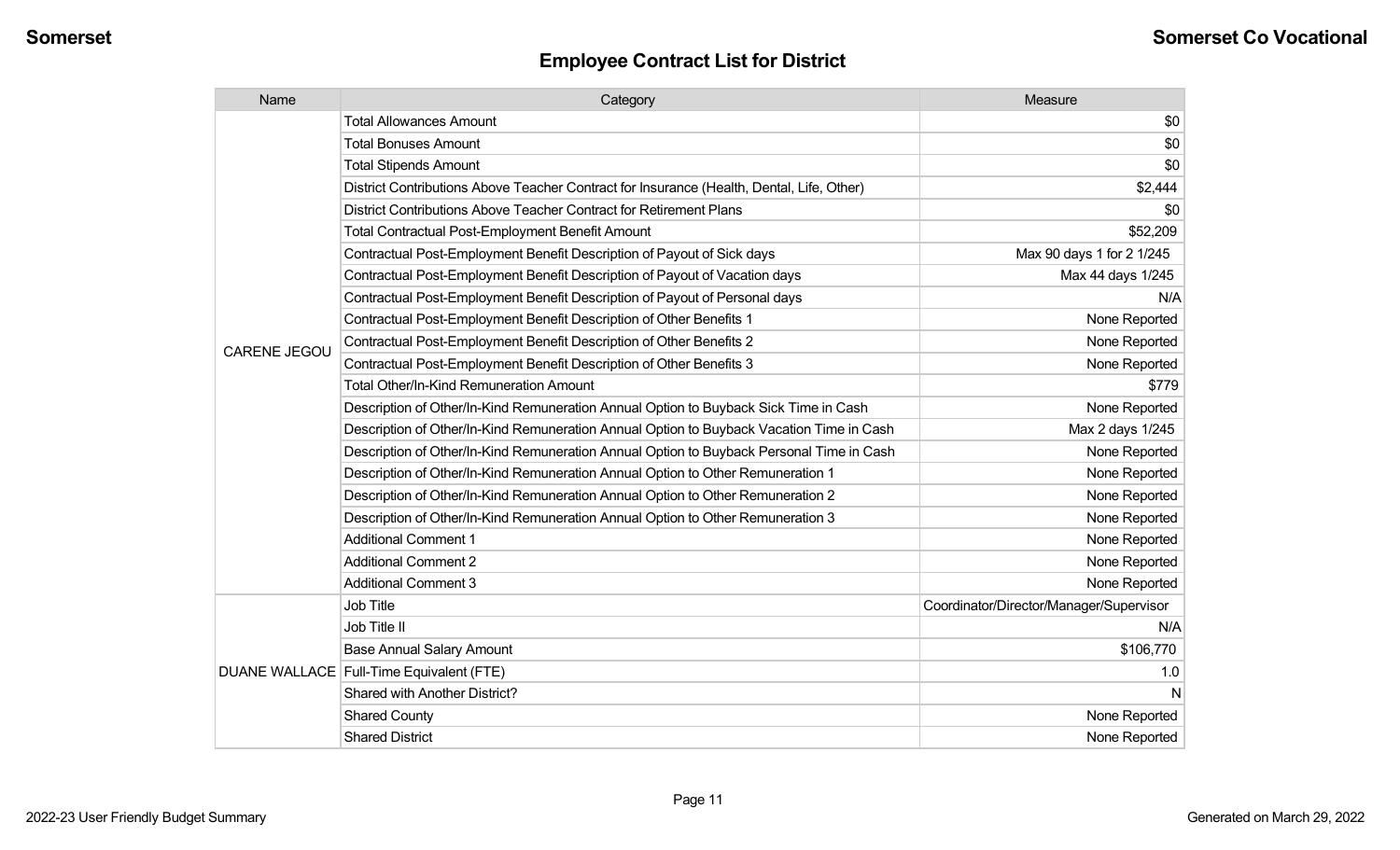| Name | Category                                                                                                | Measure                  |
|------|---------------------------------------------------------------------------------------------------------|--------------------------|
|      | Job Title Other District                                                                                | None Reported            |
|      | Member of Collective Bargaining Unit (CBU)?                                                             | N                        |
|      | <b>Beginning Date of Contract</b>                                                                       | 07/01/21                 |
|      | <b>End Date of Contract</b>                                                                             | 06/30/22                 |
|      | Contracted Number of Annual Work Days                                                                   | 245                      |
|      | Contracted Number of Annual Vacation Days                                                               | 22                       |
|      | <b>Contracted Number of Annual Sick Days</b>                                                            | 15                       |
|      | Contracted Number of Annual Personal Days                                                               | 3                        |
|      | <b>Contracted Number of Annual Consulting Days</b>                                                      | $\pmb{0}$                |
|      | Number of Other Contracted Non-Working Days                                                             | $\overline{0}$           |
|      | Description of Other Contracted Non-Working Days                                                        | None Reported            |
|      | <b>Total Allowances Amount</b>                                                                          | \$242                    |
|      | <b>Total Bonuses Amount</b>                                                                             | \$0                      |
|      | <b>Total Stipends Amount</b>                                                                            | \$0                      |
|      | DUANE WALLACE District Contributions Above Teacher Contract for Insurance (Health, Dental, Life, Other) | \$572                    |
|      | District Contributions Above Teacher Contract for Retirement Plans                                      | \$0                      |
|      | <b>Total Contractual Post-Employment Benefit Amount</b>                                                 | \$48,810                 |
|      | Contractual Post-Employment Benefit Description of Payout of Sick days                                  | Max 90 1 for 2 @ 1/245   |
|      | Contractual Post-Employment Benefit Description of Payout of Vacation days                              | Max 1 yr 22 days @ 1/245 |
|      | Contractual Post-Employment Benefit Description of Payout of Personal days                              | N/A                      |
|      | Contractual Post-Employment Benefit Description of Other Benefits 1                                     | None Reported            |
|      | Contractual Post-Employment Benefit Description of Other Benefits 2                                     | None Reported            |
|      | Contractual Post-Employment Benefit Description of Other Benefits 3                                     | None Reported            |
|      | Total Other/In-Kind Remuneration Amount                                                                 | \$872                    |
|      | Description of Other/In-Kind Remuneration Annual Option to Buyback Sick Time in Cash                    | None Reported            |
|      | Description of Other/In-Kind Remuneration Annual Option to Buyback Vacation Time in Cash                | Max 2 days @ 1/245       |
|      | Description of Other/In-Kind Remuneration Annual Option to Buyback Personal Time in Cash                | None Reported            |
|      | Description of Other/In-Kind Remuneration Annual Option to Other Remuneration 1                         | None Reported            |
|      | Description of Other/In-Kind Remuneration Annual Option to Other Remuneration 2                         | None Reported            |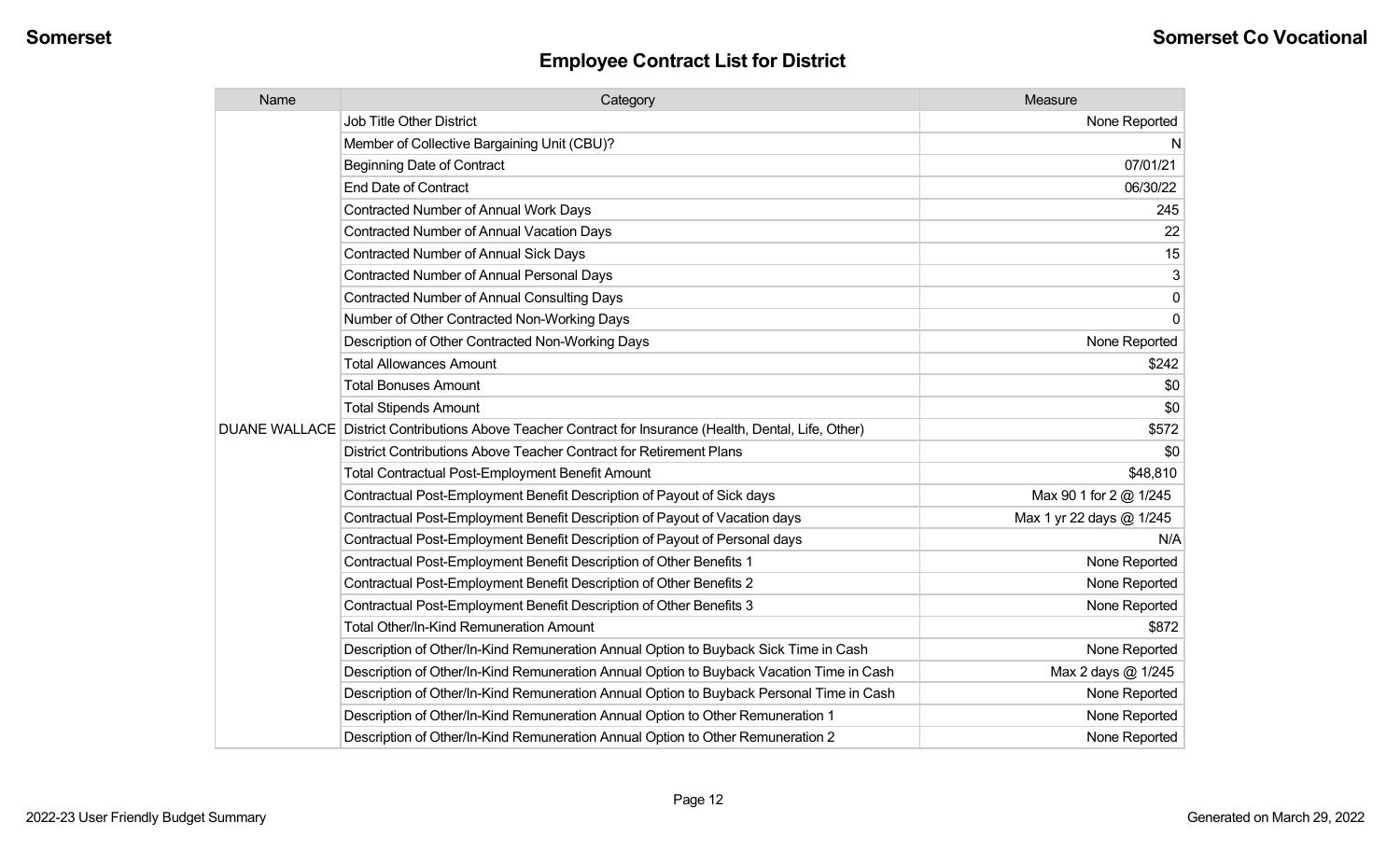| Name                 | Category                                                                                  | Measure                                 |
|----------------------|-------------------------------------------------------------------------------------------|-----------------------------------------|
| <b>DUANE WALLACE</b> | Description of Other/In-Kind Remuneration Annual Option to Other Remuneration 3           | None Reported                           |
|                      | <b>Additional Comment 1</b>                                                               | None Reported                           |
|                      | <b>Additional Comment 2</b>                                                               | None Reported                           |
|                      | <b>Additional Comment 3</b>                                                               | None Reported                           |
|                      | <b>Job Title</b>                                                                          | Coordinator/Director/Manager/Supervisor |
|                      | Job Title II                                                                              | N/A                                     |
|                      | <b>Base Annual Salary Amount</b>                                                          | \$76,237                                |
|                      | Full-Time Equivalent (FTE)                                                                | 1.0                                     |
|                      | Shared with Another District?                                                             | N                                       |
|                      | <b>Shared County</b>                                                                      | None Reported                           |
|                      | <b>Shared District</b>                                                                    | None Reported                           |
|                      | <b>Job Title Other District</b>                                                           | None Reported                           |
|                      | Member of Collective Bargaining Unit (CBU)?                                               | N                                       |
|                      | <b>Beginning Date of Contract</b>                                                         | 07/01/21                                |
|                      | <b>End Date of Contract</b>                                                               | 06/30/22                                |
|                      | <b>Contracted Number of Annual Work Days</b>                                              | 245                                     |
| <b>JOHN HEINBACH</b> | <b>Contracted Number of Annual Vacation Days</b>                                          | 22                                      |
|                      | <b>Contracted Number of Annual Sick Days</b>                                              | 15                                      |
|                      | <b>Contracted Number of Annual Personal Days</b>                                          | 3                                       |
|                      | <b>Contracted Number of Annual Consulting Days</b>                                        | 0                                       |
|                      | Number of Other Contracted Non-Working Days                                               | $\Omega$                                |
|                      | Description of Other Contracted Non-Working Days                                          | None Reported                           |
|                      | <b>Total Allowances Amount</b>                                                            | \$0                                     |
|                      | <b>Total Bonuses Amount</b>                                                               | \$0                                     |
|                      | <b>Total Stipends Amount</b>                                                              | \$0                                     |
|                      | District Contributions Above Teacher Contract for Insurance (Health, Dental, Life, Other) | \$0                                     |
|                      | District Contributions Above Teacher Contract for Retirement Plans                        | \$0                                     |
|                      | <b>Total Contractual Post-Employment Benefit Amount</b>                                   | \$34,851                                |
|                      | Contractual Post-Employment Benefit Description of Payout of Sick days                    | Max 90 1 for 2 1/245                    |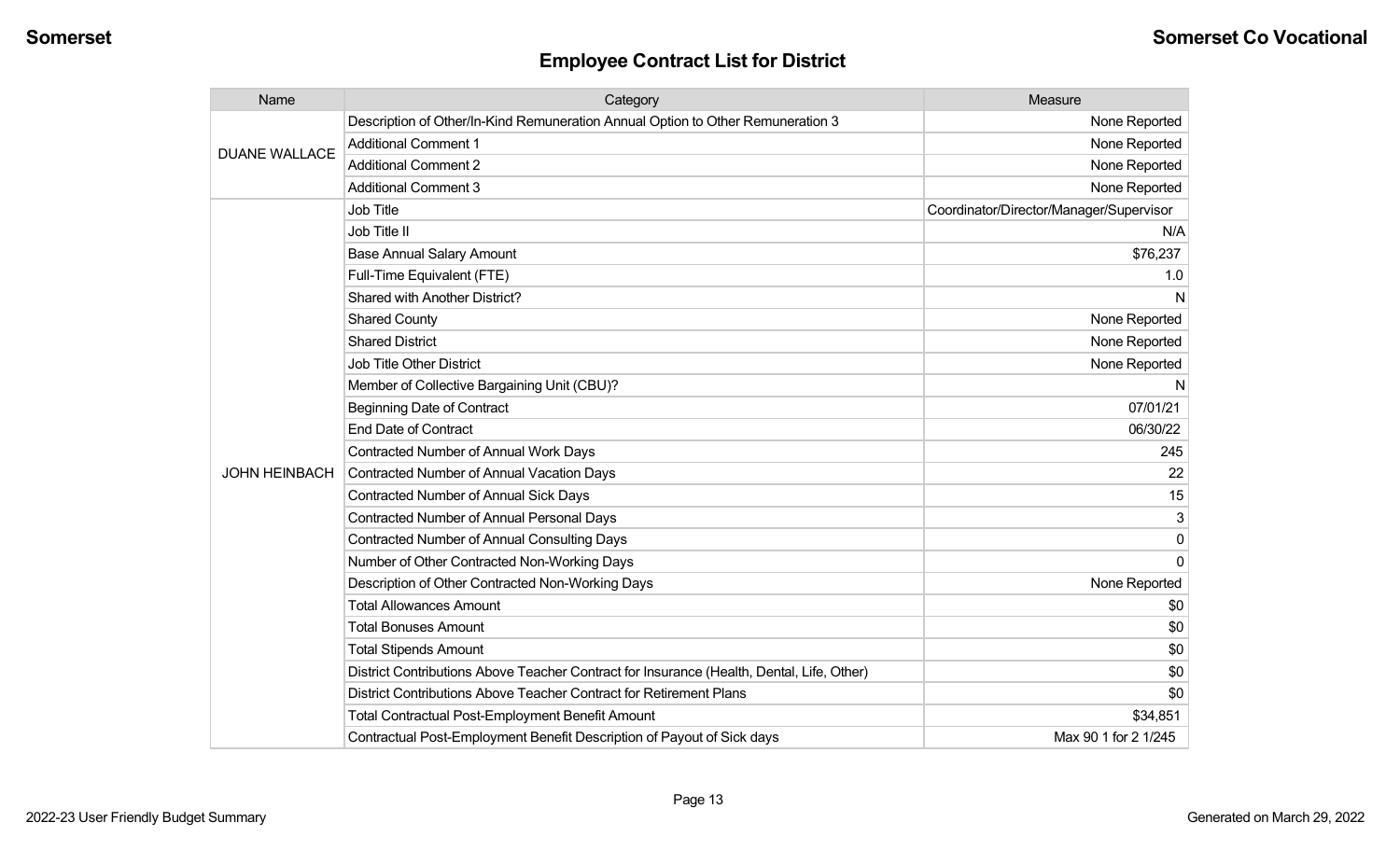| Name                   | Category                                                                                 | Measure                |
|------------------------|------------------------------------------------------------------------------------------|------------------------|
|                        | Contractual Post-Employment Benefit Description of Payout of Vacation days               | Max 1 yr 22 days 1/245 |
|                        | Contractual Post-Employment Benefit Description of Payout of Personal days               | N/A                    |
|                        | Contractual Post-Employment Benefit Description of Other Benefits 1                      | None Reported          |
|                        | Contractual Post-Employment Benefit Description of Other Benefits 2                      | None Reported          |
|                        | Contractual Post-Employment Benefit Description of Other Benefits 3                      | None Reported          |
|                        | <b>Total Other/In-Kind Remuneration Amount</b>                                           | \$622                  |
|                        | Description of Other/In-Kind Remuneration Annual Option to Buyback Sick Time in Cash     | None Reported          |
| <b>JOHN HEINBACH</b>   | Description of Other/In-Kind Remuneration Annual Option to Buyback Vacation Time in Cash | Max 2 days 1/245       |
|                        | Description of Other/In-Kind Remuneration Annual Option to Buyback Personal Time in Cash | None Reported          |
|                        | Description of Other/In-Kind Remuneration Annual Option to Other Remuneration 1          | None Reported          |
|                        | Description of Other/In-Kind Remuneration Annual Option to Other Remuneration 2          | None Reported          |
|                        | Description of Other/In-Kind Remuneration Annual Option to Other Remuneration 3          | None Reported          |
|                        | <b>Additional Comment 1</b>                                                              | None Reported          |
|                        | <b>Additional Comment 2</b>                                                              | None Reported          |
|                        | <b>Additional Comment 3</b>                                                              | None Reported          |
|                        | Job Title                                                                                | Other                  |
|                        | Job Title II                                                                             | N/A                    |
|                        | <b>Base Annual Salary Amount</b>                                                         | \$75,142               |
|                        | Full-Time Equivalent (FTE)                                                               | 1.0                    |
|                        | Shared with Another District?                                                            | N                      |
|                        | <b>Shared County</b>                                                                     | None Reported          |
|                        | <b>Shared District</b>                                                                   | None Reported          |
| <b>MICHELE SARTORI</b> | <b>Job Title Other District</b>                                                          | None Reported          |
|                        | Member of Collective Bargaining Unit (CBU)?                                              | N                      |
|                        | <b>Beginning Date of Contract</b>                                                        | 07/01/21               |
|                        | <b>End Date of Contract</b>                                                              | 06/30/22               |
|                        | Contracted Number of Annual Work Days                                                    | 245                    |
|                        | Contracted Number of Annual Vacation Days                                                | 22                     |
|                        | Contracted Number of Annual Sick Days                                                    | 15                     |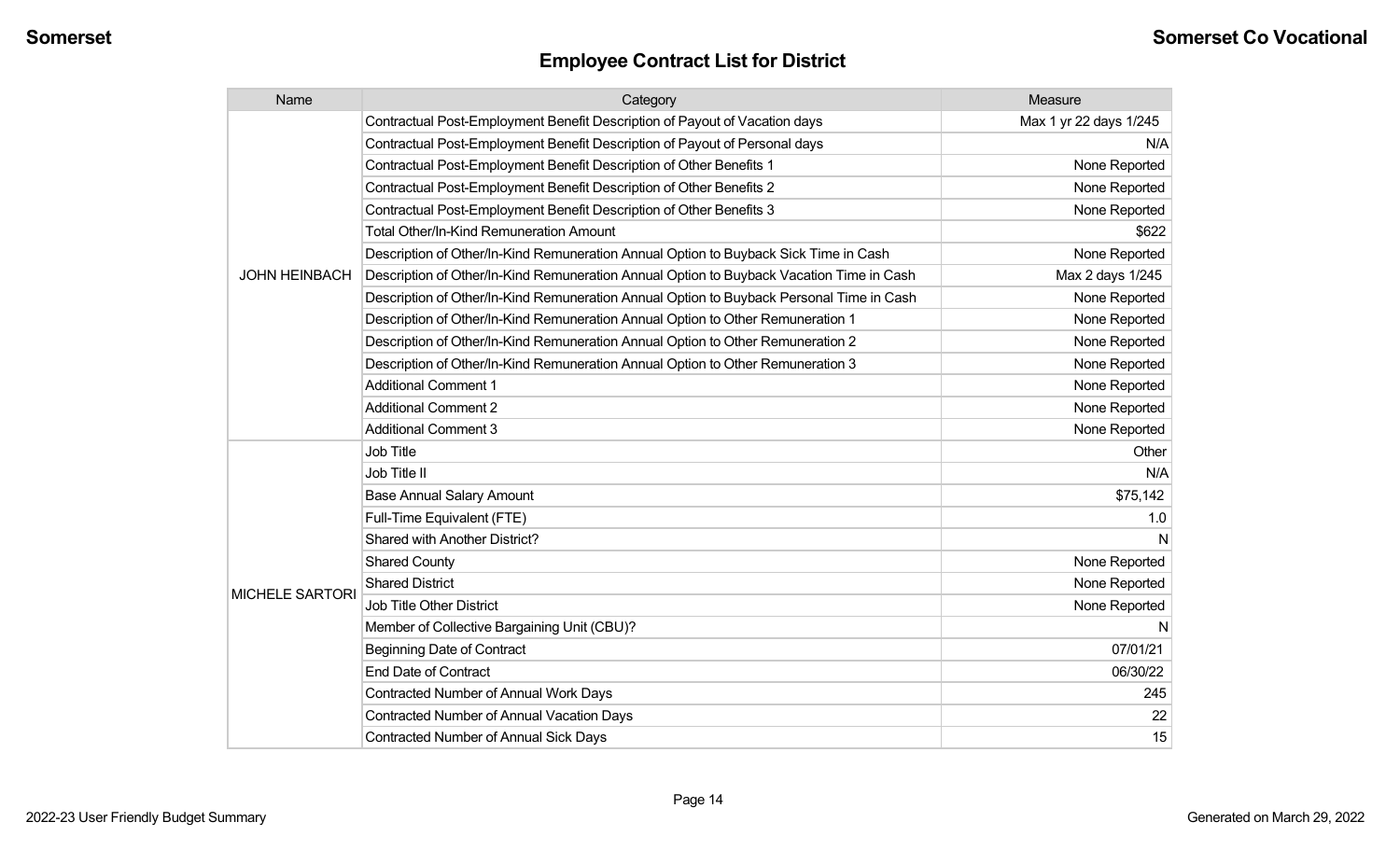| Name                   | Category                                                                                  | Measure                           |
|------------------------|-------------------------------------------------------------------------------------------|-----------------------------------|
|                        | <b>Contracted Number of Annual Personal Days</b>                                          | 3                                 |
|                        | <b>Contracted Number of Annual Consulting Days</b>                                        | $\mathbf 0$                       |
|                        | Number of Other Contracted Non-Working Days                                               | 0                                 |
|                        | Description of Other Contracted Non-Working Days                                          | None Reported                     |
|                        | <b>Total Allowances Amount</b>                                                            | \$0                               |
|                        | <b>Total Bonuses Amount</b>                                                               | \$0                               |
|                        | <b>Total Stipends Amount</b>                                                              | \$0                               |
|                        | District Contributions Above Teacher Contract for Insurance (Health, Dental, Life, Other) | \$491                             |
|                        | District Contributions Above Teacher Contract for Retirement Plans                        | \$0                               |
|                        | <b>Total Contractual Post-Employment Benefit Amount</b>                                   | \$34,350                          |
|                        | Contractual Post-Employment Benefit Description of Payout of Sick days                    | Max 90 1 for 2 @ per diem 1/245   |
|                        | Contractual Post-Employment Benefit Description of Payout of Vacation days                | Max 1 yr 22 days @ per diem 1/245 |
| <b>MICHELE SARTORI</b> | Contractual Post-Employment Benefit Description of Payout of Personal days                | N/A                               |
|                        | Contractual Post-Employment Benefit Description of Other Benefits 1                       | None Reported                     |
|                        | Contractual Post-Employment Benefit Description of Other Benefits 2                       | None Reported                     |
|                        | Contractual Post-Employment Benefit Description of Other Benefits 3                       | None Reported                     |
|                        | Total Other/In-Kind Remuneration Amount                                                   | \$613                             |
|                        | Description of Other/In-Kind Remuneration Annual Option to Buyback Sick Time in Cash      | None Reported                     |
|                        | Description of Other/In-Kind Remuneration Annual Option to Buyback Vacation Time in Cash  | Max 2 days @ per diem 1/245       |
|                        | Description of Other/In-Kind Remuneration Annual Option to Buyback Personal Time in Cash  | None Reported                     |
|                        | Description of Other/In-Kind Remuneration Annual Option to Other Remuneration 1           | None Reported                     |
|                        | Description of Other/In-Kind Remuneration Annual Option to Other Remuneration 2           | None Reported                     |
|                        | Description of Other/In-Kind Remuneration Annual Option to Other Remuneration 3           | None Reported                     |
|                        | <b>Additional Comment 1</b>                                                               | None Reported                     |
|                        | <b>Additional Comment 2</b>                                                               | None Reported                     |
|                        | <b>Additional Comment 3</b>                                                               | None Reported                     |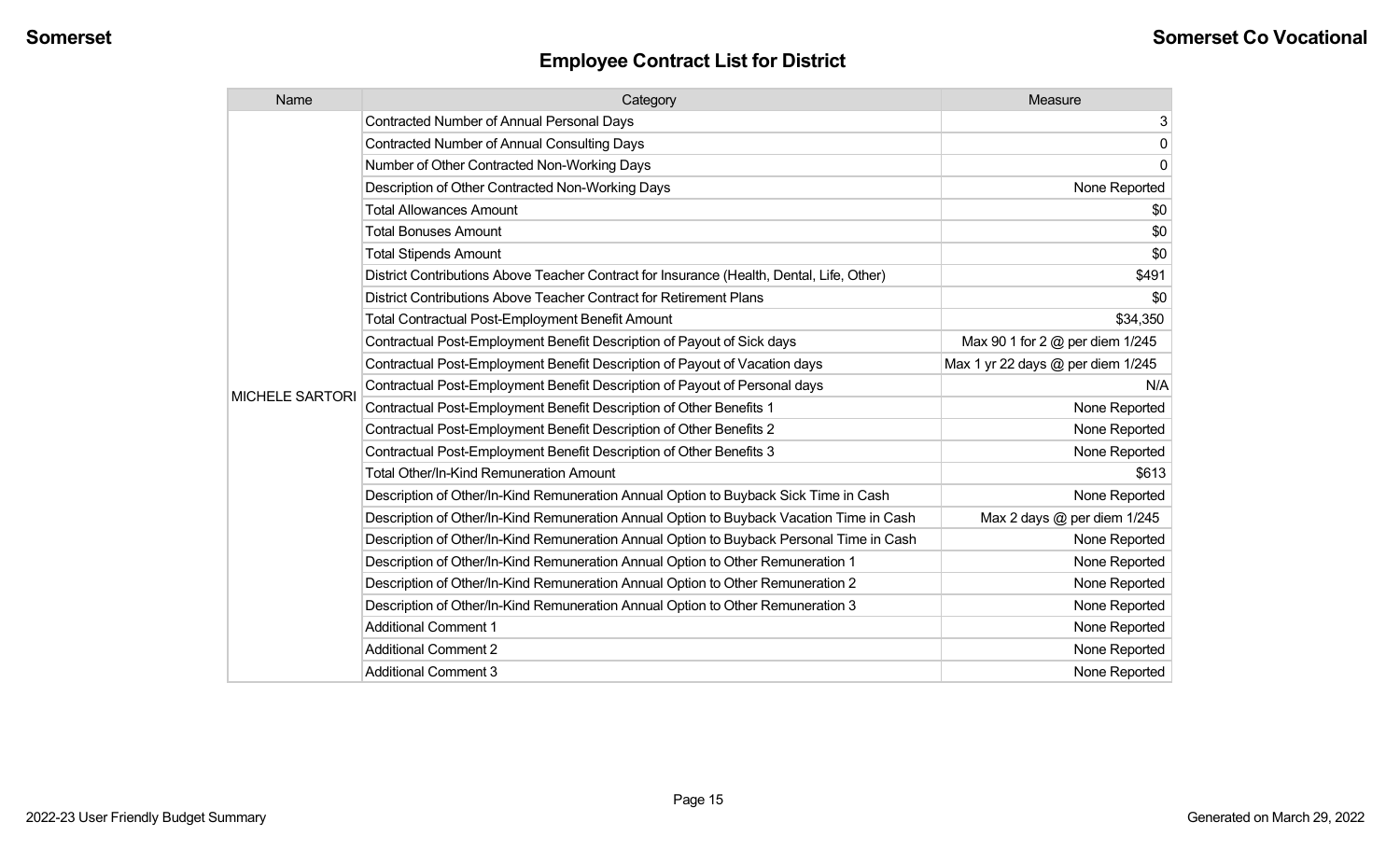| Name                    | Category                                                                                  | Measure                      |
|-------------------------|-------------------------------------------------------------------------------------------|------------------------------|
|                         | Job Title                                                                                 | Superintendent               |
|                         | Job Title II                                                                              | None Reported                |
|                         | <b>Base Annual Salary Amount</b>                                                          | \$165,000                    |
|                         | Full-Time Equivalent (FTE)                                                                | 1.0                          |
|                         | Shared with Another District?                                                             | N                            |
|                         | <b>Shared County</b>                                                                      | None Reported                |
|                         | <b>Shared District</b>                                                                    | None Reported                |
|                         | <b>Job Title Other District</b>                                                           | None Reported                |
|                         | Member of Collective Bargaining Unit (CBU)?                                               | N                            |
|                         | <b>Beginning Date of Contract</b>                                                         | 01/01/22                     |
|                         | <b>End Date of Contract</b>                                                               | 06/30/22                     |
|                         | <b>Contracted Number of Annual Work Days</b>                                              | 260                          |
|                         | <b>Contracted Number of Annual Vacation Days</b>                                          | 22                           |
|                         | <b>Contracted Number of Annual Sick Days</b>                                              | 15                           |
| <b>PATRICK PELLICIA</b> | Contracted Number of Annual Personal Days                                                 | 3                            |
|                         | <b>Contracted Number of Annual Consulting Days</b>                                        | $\mathbf{0}$                 |
|                         | Number of Other Contracted Non-Working Days                                               | $\Omega$                     |
|                         | Description of Other Contracted Non-Working Days                                          | None Reported                |
|                         | <b>Total Allowances Amount</b>                                                            | \$2,787                      |
|                         | <b>Total Bonuses Amount</b>                                                               | \$0                          |
|                         | <b>Total Stipends Amount</b>                                                              | \$0                          |
|                         | District Contributions Above Teacher Contract for Insurance (Health, Dental, Life, Other) | \$12,259                     |
|                         | District Contributions Above Teacher Contract for Retirement Plans                        | \$0                          |
|                         | <b>Total Contractual Post-Employment Benefit Amount</b>                                   | \$42,923                     |
|                         | Contractual Post-Employment Benefit Description of Payout of Sick days                    | 1 for 2 max 90 NTE \$15,000  |
|                         | Contractual Post-Employment Benefit Description of Payout of Vacation days                | Max 44 days @ per diem 1/260 |
|                         | Contractual Post-Employment Benefit Description of Payout of Personal days                | None                         |
|                         | Contractual Post-Employment Benefit Description of Other Benefits 1                       | None Reported                |
|                         | Contractual Post-Employment Benefit Description of Other Benefits 2                       | None Reported                |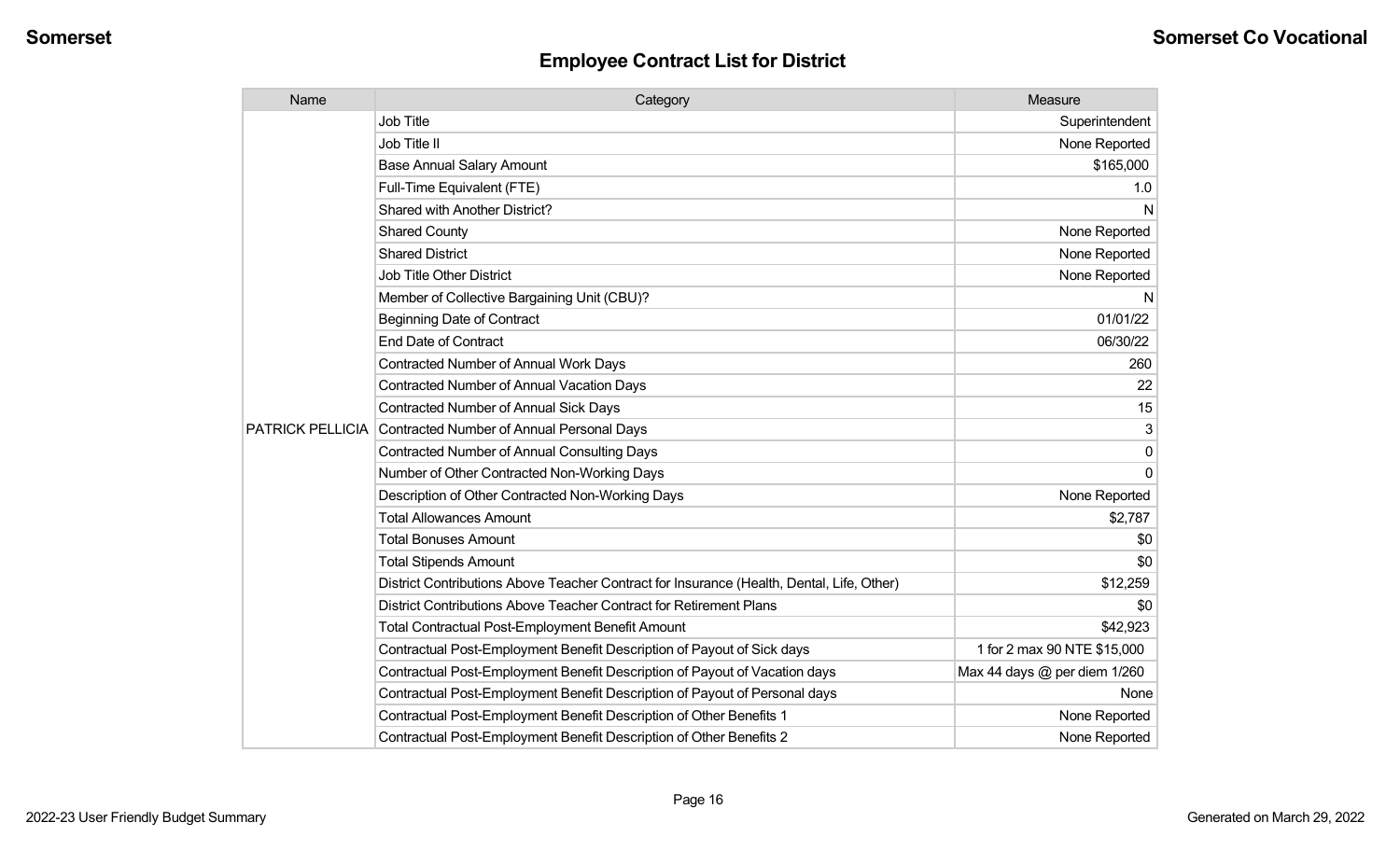| Name                    | Category                                                                                 | Measure                       |
|-------------------------|------------------------------------------------------------------------------------------|-------------------------------|
|                         | Contractual Post-Employment Benefit Description of Other Benefits 3                      | None Reported                 |
|                         | Total Other/In-Kind Remuneration Amount                                                  | \$0                           |
|                         | Description of Other/In-Kind Remuneration Annual Option to Buyback Sick Time in Cash     | None Reported                 |
|                         | Description of Other/In-Kind Remuneration Annual Option to Buyback Vacation Time in Cash | None Reported                 |
|                         | Description of Other/In-Kind Remuneration Annual Option to Buyback Personal Time in Cash | None Reported                 |
| <b>PATRICK PELLICIA</b> | Description of Other/In-Kind Remuneration Annual Option to Other Remuneration 1          | None Reported                 |
|                         | Description of Other/In-Kind Remuneration Annual Option to Other Remuneration 2          | None Reported                 |
|                         | Description of Other/In-Kind Remuneration Annual Option to Other Remuneration 3          | None Reported                 |
|                         | <b>Additional Comment 1</b>                                                              | None Reported                 |
|                         | <b>Additional Comment 2</b>                                                              | None Reported                 |
|                         | <b>Additional Comment 3</b>                                                              | None Reported                 |
|                         | Job Title                                                                                | <b>Business Administrator</b> |
|                         | Job Title II                                                                             | None Reported                 |
|                         | <b>Base Annual Salary Amount</b>                                                         | \$139,871                     |
|                         | Full-Time Equivalent (FTE)                                                               | 1.0                           |
|                         | Shared with Another District?                                                            | N                             |
|                         | <b>Shared County</b>                                                                     | None Reported                 |
|                         | <b>Shared District</b>                                                                   | None Reported                 |
|                         | Job Title Other District                                                                 | None Reported                 |
|                         | Member of Collective Bargaining Unit (CBU)?                                              |                               |
| <b>RAELENE SIPPLE</b>   | <b>Beginning Date of Contract</b>                                                        | 07/01/21                      |
|                         | <b>End Date of Contract</b>                                                              | 06/30/22                      |
|                         | Contracted Number of Annual Work Days                                                    | 260                           |
|                         | Contracted Number of Annual Vacation Days                                                | 22                            |
|                         | Contracted Number of Annual Sick Days                                                    | 15                            |
|                         | Contracted Number of Annual Personal Days                                                | 3                             |
|                         | <b>Contracted Number of Annual Consulting Days</b>                                       | 0                             |
|                         | Number of Other Contracted Non-Working Days                                              | 0                             |
|                         | Description of Other Contracted Non-Working Days                                         | None Reported                 |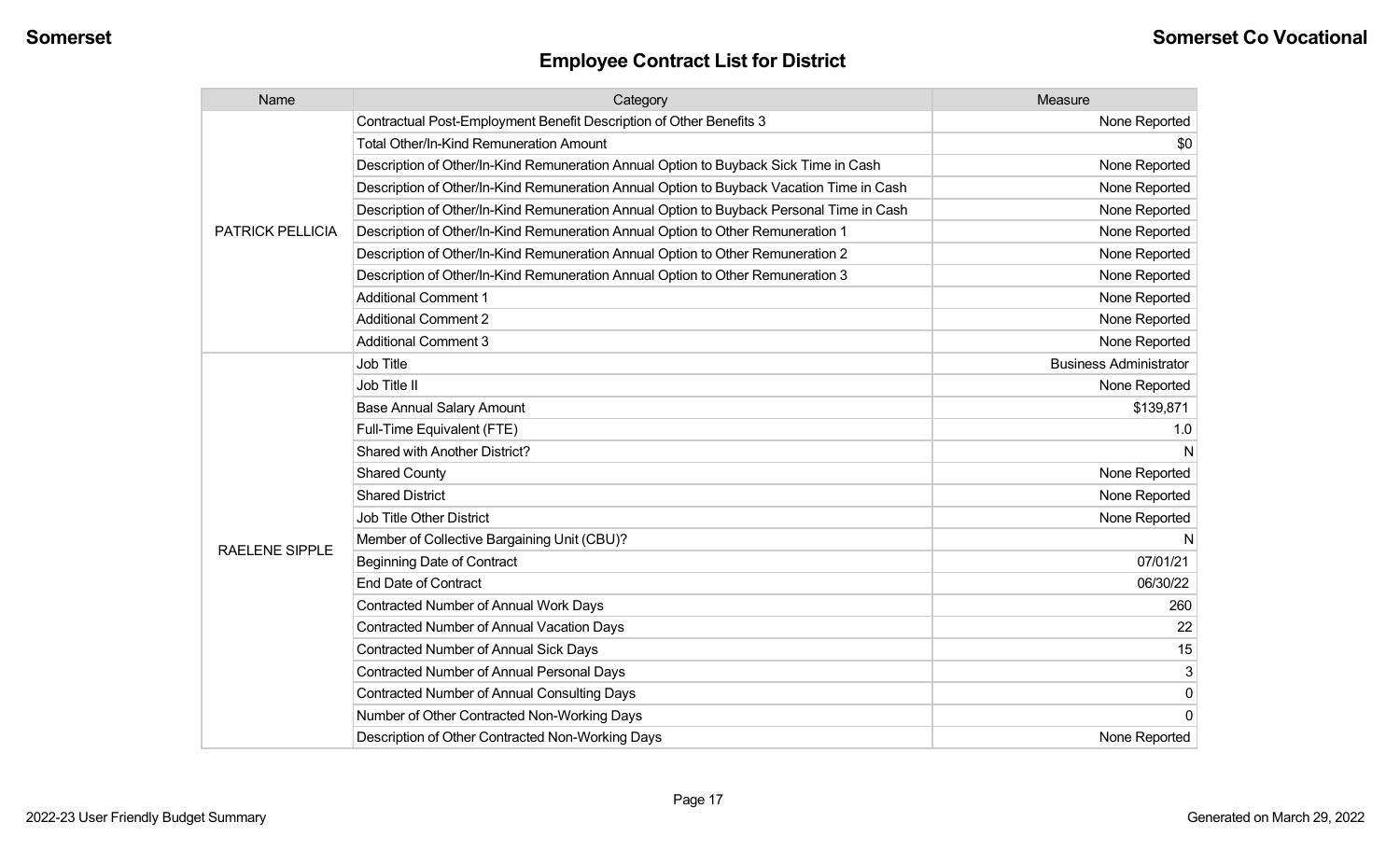| Name                  | Category                                                                                  | Measure                                 |
|-----------------------|-------------------------------------------------------------------------------------------|-----------------------------------------|
|                       | <b>Total Allowances Amount</b>                                                            | \$1,890                                 |
|                       | <b>Total Bonuses Amount</b>                                                               | \$0                                     |
|                       | <b>Total Stipends Amount</b>                                                              | \$0                                     |
|                       | District Contributions Above Teacher Contract for Insurance (Health, Dental, Life, Other) | \$572                                   |
|                       | District Contributions Above Teacher Contract for Retirement Plans                        | \$0                                     |
|                       | <b>Total Contractual Post-Employment Benefit Amount</b>                                   | \$38,670                                |
|                       | Contractual Post-Employment Benefit Description of Payout of Sick days                    | 1 for 2 max 90 NTE \$15,000             |
|                       | Contractual Post-Employment Benefit Description of Payout of Vacation days                | Max 44 days @ per diem 1/260            |
|                       | Contractual Post-Employment Benefit Description of Payout of Personal days                | None                                    |
|                       | Contractual Post-Employment Benefit Description of Other Benefits 1                       | None Reported                           |
| <b>RAELENE SIPPLE</b> | Contractual Post-Employment Benefit Description of Other Benefits 2                       | None Reported                           |
|                       | Contractual Post-Employment Benefit Description of Other Benefits 3                       | None Reported                           |
|                       | Total Other/In-Kind Remuneration Amount                                                   | \$0                                     |
|                       | Description of Other/In-Kind Remuneration Annual Option to Buyback Sick Time in Cash      | None Reported                           |
|                       | Description of Other/In-Kind Remuneration Annual Option to Buyback Vacation Time in Cash  | None Reported                           |
|                       | Description of Other/In-Kind Remuneration Annual Option to Buyback Personal Time in Cash  | None Reported                           |
|                       | Description of Other/In-Kind Remuneration Annual Option to Other Remuneration 1           | None Reported                           |
|                       | Description of Other/In-Kind Remuneration Annual Option to Other Remuneration 2           | None Reported                           |
|                       | Description of Other/In-Kind Remuneration Annual Option to Other Remuneration 3           | None Reported                           |
|                       | <b>Additional Comment 1</b>                                                               | None Reported                           |
|                       | <b>Additional Comment 2</b>                                                               | None Reported                           |
|                       | <b>Additional Comment 3</b>                                                               | None Reported                           |
|                       | Job Title                                                                                 | Coordinator/Director/Manager/Supervisor |
|                       | Job Title II                                                                              | N/A                                     |
|                       | <b>Base Annual Salary Amount</b>                                                          | \$90,001                                |
|                       | STEPHEN BOETTGER Full-Time Equivalent (FTE)                                               | 1.0                                     |
|                       | Shared with Another District?                                                             | N                                       |
|                       | <b>Shared County</b>                                                                      | None Reported                           |
|                       | <b>Shared District</b>                                                                    | None Reported                           |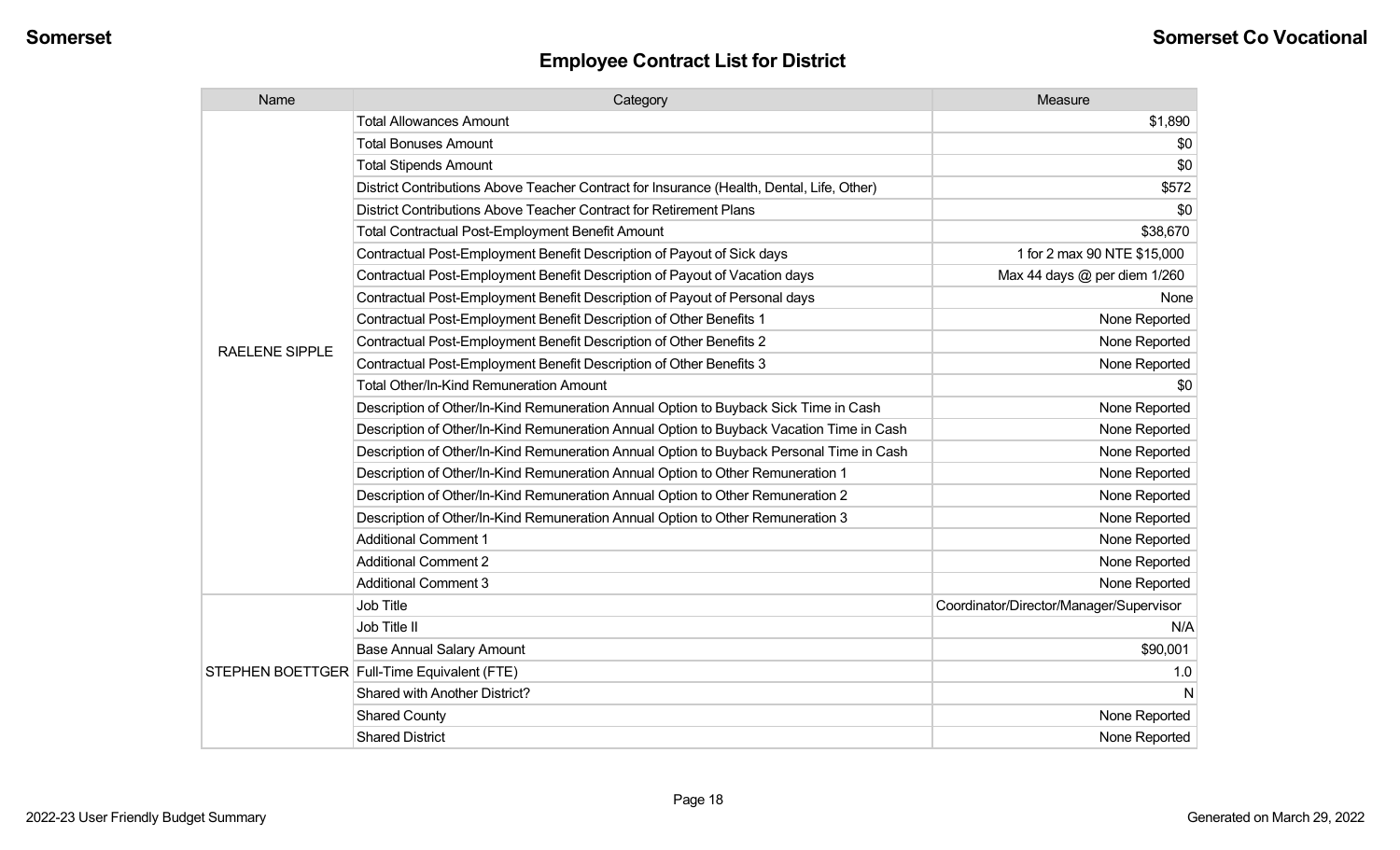| Name | Category                                                                                                   | Measure                |
|------|------------------------------------------------------------------------------------------------------------|------------------------|
|      | <b>Job Title Other District</b>                                                                            | None Reported          |
|      | Member of Collective Bargaining Unit (CBU)?                                                                | N                      |
|      | <b>Beginning Date of Contract</b>                                                                          | 07/01/21               |
|      | <b>End Date of Contract</b>                                                                                | 06/30/22               |
|      | <b>Contracted Number of Annual Work Days</b>                                                               | 245                    |
|      | <b>Contracted Number of Annual Vacation Days</b>                                                           | 22                     |
|      | Contracted Number of Annual Sick Days                                                                      | 15                     |
|      | <b>Contracted Number of Annual Personal Days</b>                                                           | 3                      |
|      | <b>Contracted Number of Annual Consulting Days</b>                                                         | 0                      |
|      | Number of Other Contracted Non-Working Days                                                                | $\Omega$               |
|      | Description of Other Contracted Non-Working Days                                                           | None Reported          |
|      | <b>Total Allowances Amount</b>                                                                             | \$242                  |
|      | <b>Total Bonuses Amount</b>                                                                                | \$0                    |
|      | <b>Total Stipends Amount</b>                                                                               | \$0                    |
|      | STEPHEN BOETTGER District Contributions Above Teacher Contract for Insurance (Health, Dental, Life, Other) | \$12,455               |
|      | District Contributions Above Teacher Contract for Retirement Plans                                         | \$0                    |
|      | <b>Total Contractual Post-Employment Benefit Amount</b>                                                    | \$41,144               |
|      | Contractual Post-Employment Benefit Description of Payout of Sick days                                     | Max 90 1 for 2 1/245   |
|      | Contractual Post-Employment Benefit Description of Payout of Vacation days                                 | Max 1 yr 22 days 1/245 |
|      | Contractual Post-Employment Benefit Description of Payout of Personal days                                 | N/A                    |
|      | Contractual Post-Employment Benefit Description of Other Benefits 1                                        | None Reported          |
|      | Contractual Post-Employment Benefit Description of Other Benefits 2                                        | None Reported          |
|      | Contractual Post-Employment Benefit Description of Other Benefits 3                                        | None Reported          |
|      | Total Other/In-Kind Remuneration Amount                                                                    | \$735                  |
|      | Description of Other/In-Kind Remuneration Annual Option to Buyback Sick Time in Cash                       | None Reported          |
|      | Description of Other/In-Kind Remuneration Annual Option to Buyback Vacation Time in Cash                   | Max 2 days 1/245       |
|      | Description of Other/In-Kind Remuneration Annual Option to Buyback Personal Time in Cash                   | None Reported          |
|      | Description of Other/In-Kind Remuneration Annual Option to Other Remuneration 1                            | None Reported          |
|      | Description of Other/In-Kind Remuneration Annual Option to Other Remuneration 2                            | None Reported          |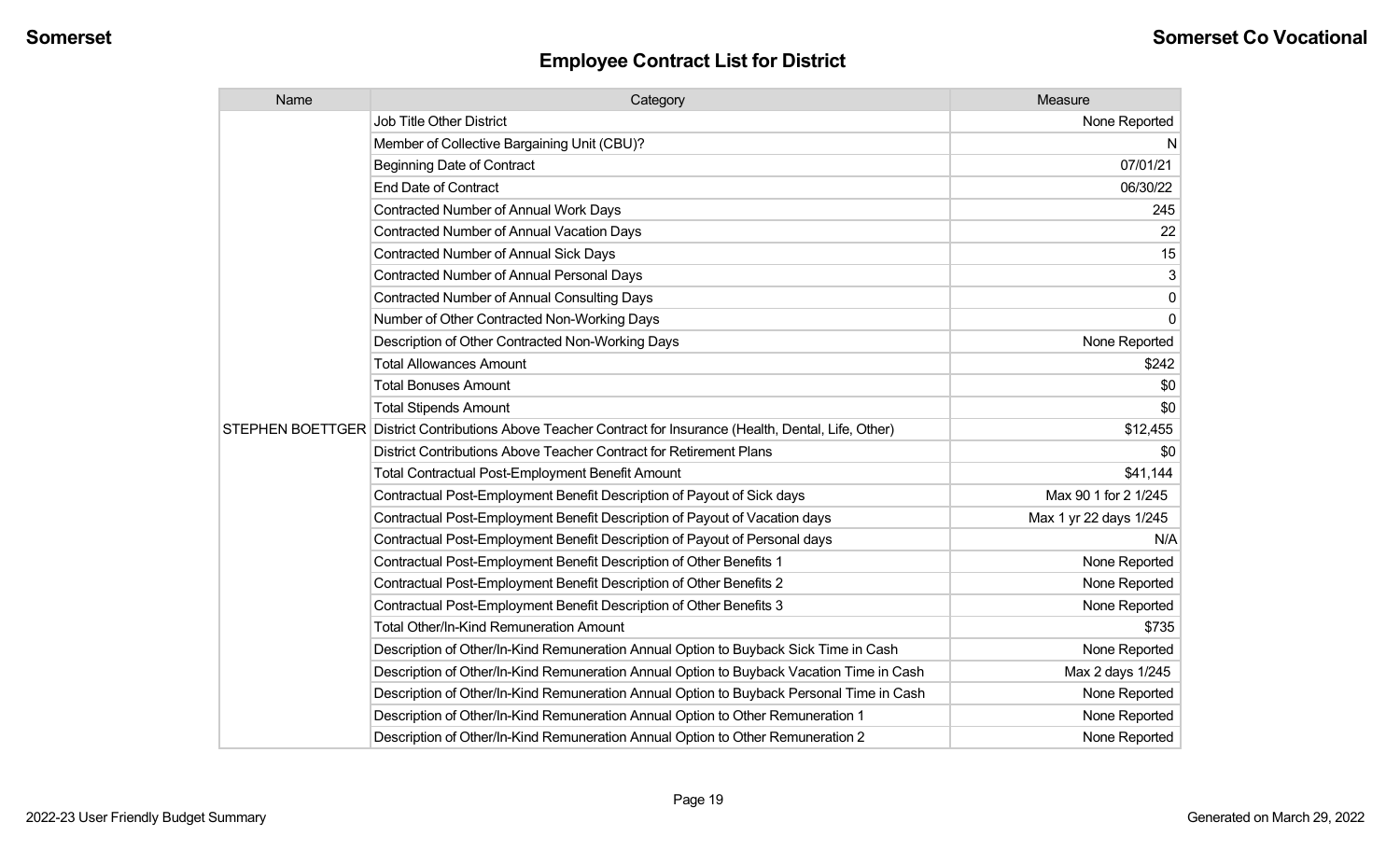| Name                    | Category                                                                                  | Measure                        |
|-------------------------|-------------------------------------------------------------------------------------------|--------------------------------|
| <b>STEPHEN BOETTGER</b> | Description of Other/In-Kind Remuneration Annual Option to Other Remuneration 3           | None Reported                  |
|                         | <b>Additional Comment 1</b>                                                               | None Reported                  |
|                         | <b>Additional Comment 2</b>                                                               | None Reported                  |
|                         | <b>Additional Comment 3</b>                                                               | None Reported                  |
|                         | Job Title                                                                                 | Accountant                     |
|                         | Job Title II                                                                              | None Reported                  |
|                         | <b>Base Annual Salary Amount</b>                                                          | \$98,027                       |
|                         | Full-Time Equivalent (FTE)                                                                | 1.0                            |
|                         | Shared with Another District?                                                             | <sub>N</sub>                   |
|                         | <b>Shared County</b>                                                                      | None Reported                  |
|                         | <b>Shared District</b>                                                                    | None Reported                  |
|                         | Job Title Other District                                                                  | None Reported                  |
|                         | Member of Collective Bargaining Unit (CBU)?                                               | <sub>N</sub>                   |
|                         | <b>Beginning Date of Contract</b>                                                         | 07/01/21                       |
|                         | <b>End Date of Contract</b>                                                               | 06/30/22                       |
|                         | Contracted Number of Annual Work Days                                                     | 245                            |
| <b>VALERIE HART</b>     | Contracted Number of Annual Vacation Days                                                 | 22                             |
|                         | <b>Contracted Number of Annual Sick Days</b>                                              | 15                             |
|                         | <b>Contracted Number of Annual Personal Days</b>                                          | 3                              |
|                         | <b>Contracted Number of Annual Consulting Days</b>                                        | $\Omega$                       |
|                         | Number of Other Contracted Non-Working Days                                               | $\Omega$                       |
|                         | Description of Other Contracted Non-Working Days                                          | None Reported                  |
|                         | <b>Total Allowances Amount</b>                                                            | \$200                          |
|                         | <b>Total Bonuses Amount</b>                                                               | \$0                            |
|                         | <b>Total Stipends Amount</b>                                                              | \$0                            |
|                         | District Contributions Above Teacher Contract for Insurance (Health, Dental, Life, Other) | \$572                          |
|                         | District Contributions Above Teacher Contract for Retirement Plans                        | \$0                            |
|                         | <b>Total Contractual Post-Employment Benefit Amount</b>                                   | \$44,812                       |
|                         | Contractual Post-Employment Benefit Description of Payout of Sick days                    | 1 for 2 Max 90 days @ per diem |